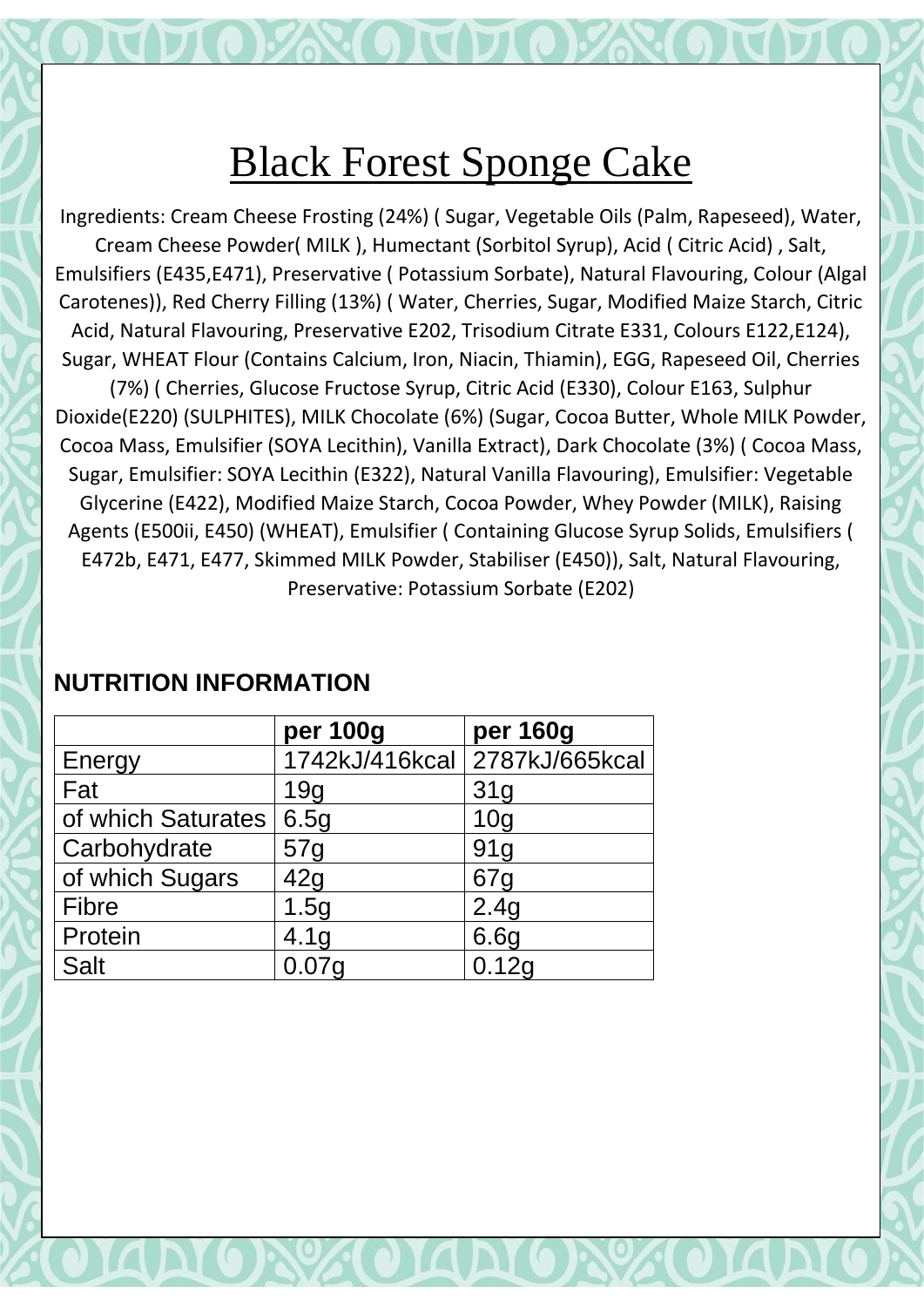# Coffee & Walnut Sponge Cake

Ingredients: Cream Cheese Frosting (37%) ( Sugar, Vegetable Oils (Palm, Rapeseed), Water, Cream Cheese Powder( MILK ), Humectant (Sorbitol Syrup), Acid ( Citric Acid) , Salt, Emulsifiers (E435,E471), Preservative ( Potassium Sorbate), Natural Flavouring, Colour (Algal Carotenes)), WHEAT Flour (Contains Calcium, Iron, Niacin, Thiamin), Sugar, EGG, Rapeseed Oil, WALNUTS (NUTS) (5%), Emulsifier: Vegetable Glycerine (E422), Modified Maize Starch, Natural Flavouring, Whey Powder (MILK), Raising Agents (E500ii, E450) (WHEAT), Emulsifier ( Containing Glucose Syrup Solids, Emulsifiers ( E472b, E471, E477, Skimmed MILK Powder, Stabiliser (E450)), Coffee, Salt, Preservative: Potassium Sorbate (E202)

|                    | per 100g         | per 160g portion  |
|--------------------|------------------|-------------------|
| Energy             | 1946kJ/465kcal   | 3113kJ/745kcal    |
| Fat                | 25 <sub>q</sub>  | 39g               |
| of which Saturates | 7.2g             | 11g               |
| Carbohydrate       | 57g              | 91g               |
| of which Sugars    | 40 <sub>q</sub>  | 63g               |
| <b>Fibre</b>       | 1.0 <sub>g</sub> | 1.5g              |
| Protein            | 4.8 <sub>g</sub> | 7.6g              |
| <b>Salt</b>        | 0.05q            | 0.08 <sub>q</sub> |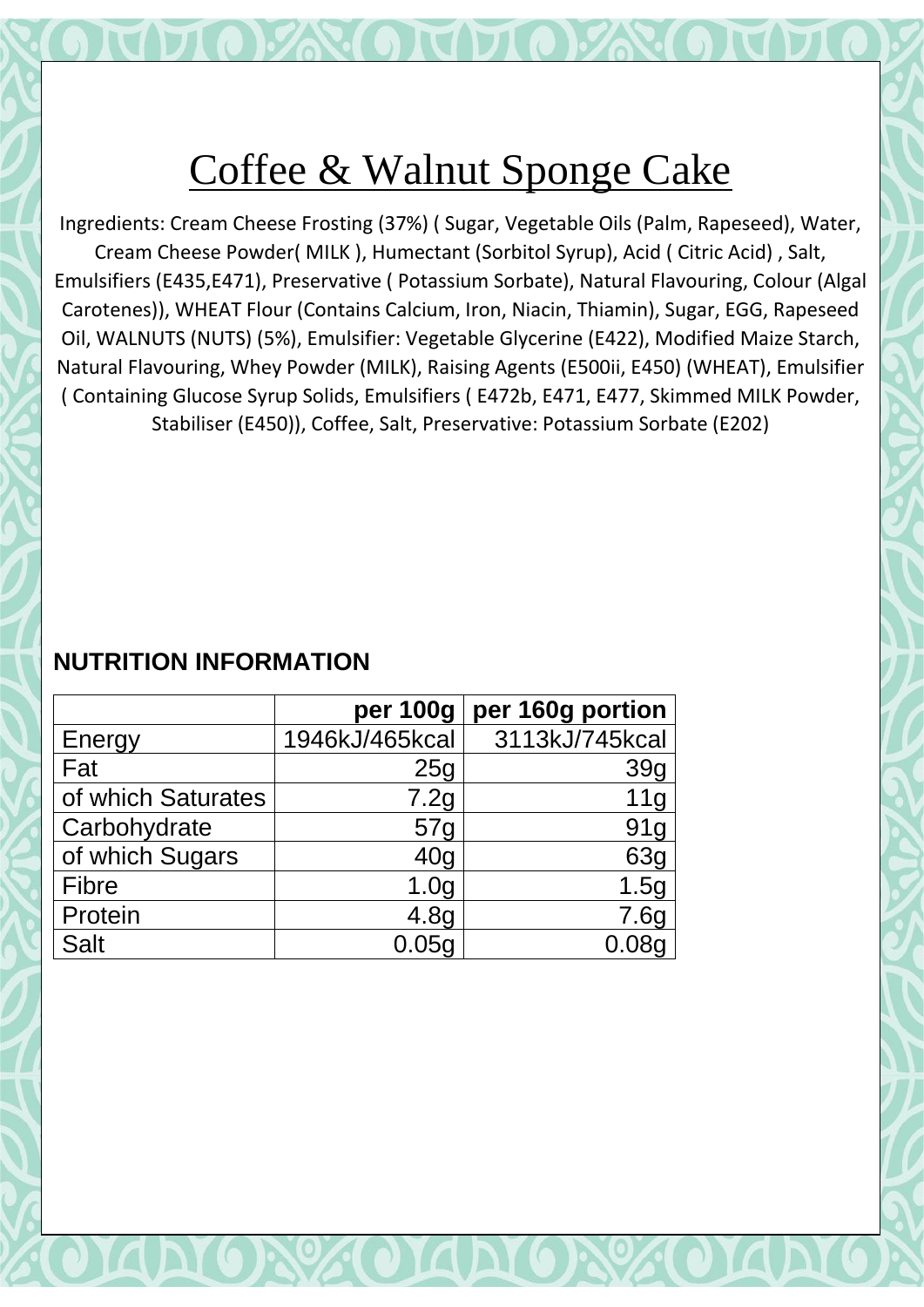## Banoffee Caramel Sponge Cake

Ingredients: Cream Cheese Frosting (24%) ( Sugar, Vegetable Oils (Palm, Rapeseed), Water, Cream Cheese Powder( MILK ), Humectant (Sorbitol Syrup), Acid ( Citric Acid) , Salt, Emulsifiers (E435,E471), Preservative ( Potassium Sorbate), Natural Flavouring, Colour (Algal Carotenes)), WHEAT Flour (Contains Calcium, Iron, Niacin, Thiamin), Sugar, EGG, Caramel (11%) ( Sugar, Glucose Syrup, Sweetened Condensed MILK ( MILK, Sugar, Lactose (MILK)), Unsalted Butter (From MILK), Partially Inverted Syrup, Palm Oil, Salt, Emulsifiers: E322 Rapeseed Lecithin, E491 Sorbitan Monostearate, Natural Flavouring ), Rapeseed Oil, Caramel Fudge Pieces (6%) (Sugar, Full Cream Condensed MILK, Fondant (Sugar, Glucose, Water), Glucose Syrup, Palm Oil, Water, Salt), Emulsifier: Vegetable Glycerine (E422), Modified Maize Starch, Banana Chips (1%) ( Banana, Coconut Oil, Sugar, Natural Flavouring), Natural Flavouring, Whey Powder (MILK), Raising Agents (E500ii, E450) (WHEAT), Emulsifier ( Containing Glucose Syrup Solids, Emulsifiers ( E472b, E471, E477, Skimmed MILK Powder, Stabiliser (E450)), Salt, Preservative: Potassium Sorbate (E202)

|                    | per 100g         | per 160g portion |
|--------------------|------------------|------------------|
| Energy             | 1886kJ/450kcal   | 3017kJ/720kcal   |
| Fat                | 21g              | 34g              |
| of which Saturates | 6.9g             | 11 <sub>g</sub>  |
| Carbohydrate       | 61 <sub>q</sub>  | 98g              |
| of which Sugars    | 43g              | 68g              |
| <b>Fibre</b>       | 0.6g             | 1.0 <sub>g</sub> |
| Protein            | 3.9 <sub>g</sub> | 6.3g             |
| <b>Salt</b>        | 0.05g            |                  |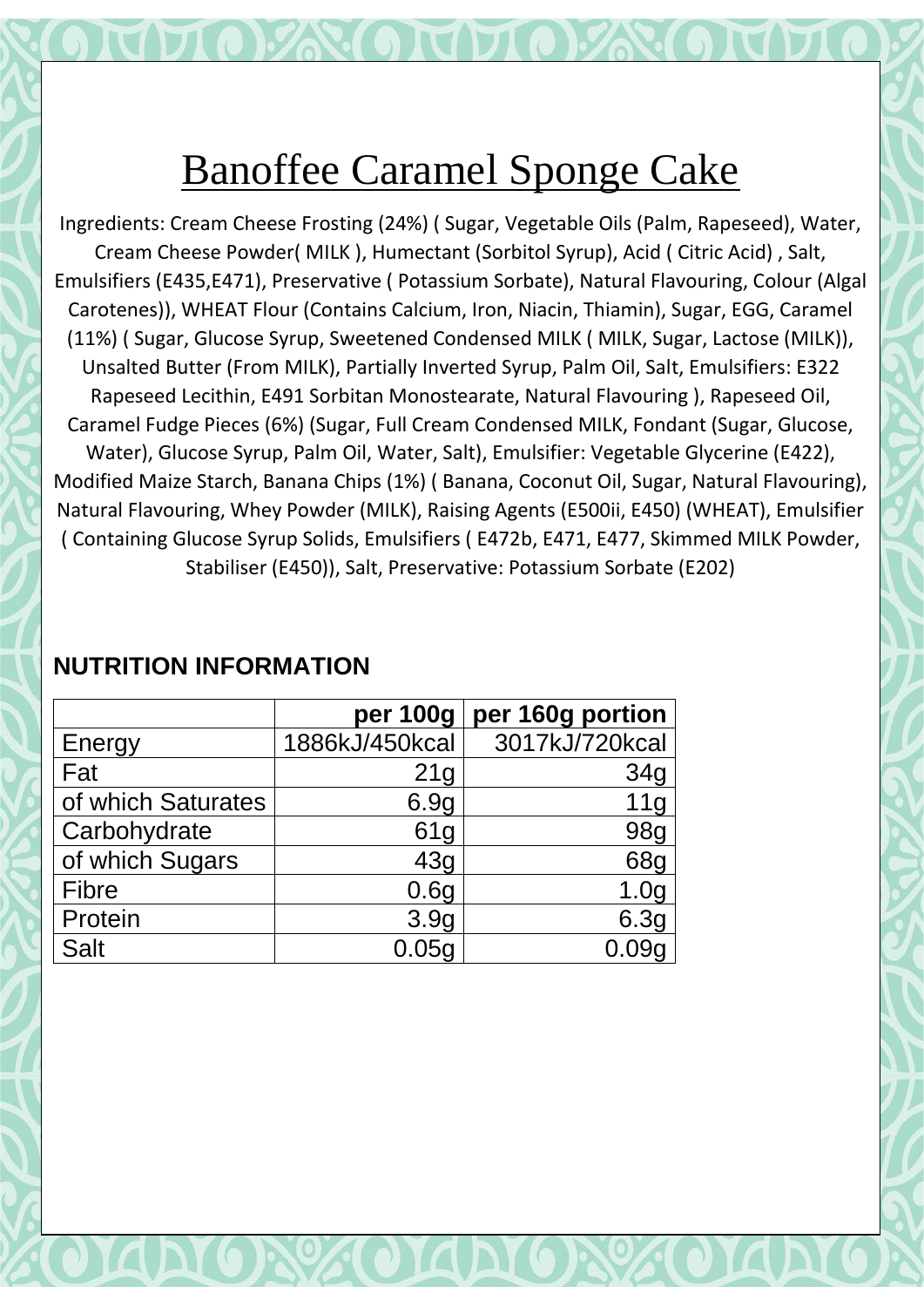Ingredients: Cream Cheese Frosting (26%) ( Sugar, Vegetable Oils (Palm, Rapeseed), Water, Cream Cheese Powder (MILK), Humectant (Sorbitol Syrup), Acid (Citric Acid) , Salt, Emulsifiers (E435,E471), Preservative (Potassium Sorbate), Natural Flavouring, Colour (Algal Carotenes)), WHEAT Flour (Contains Calcium, Iron, Niacin, Thiamin), Sugar, EGG, Rapeseed Oil, Lemon Curd (10%) (Sugar, Pasteurised Whole EGG, Margarine, Vegetable Oil (Non Hydrogenated), Palm Oil, Rapeseed Oil, Water, Salt, Natural Flavourings), Lemon Juice (16%), Lemon Oil)), Emulsifier: Vegetable Glycerine (E422), Modified Maize Starch, White Chocolate(2%) (Sugar, Whole MILK Powder, Cocoa Butter, Emulsifier : SOYA Lecithin (E322), Natural Flavouring), Candied Mixed Citrus Peel (2%) (Orange Peel, Lemon Peel, Glucose Fructose Syrup, Salt, Acidity Regulator, Citric Acid), Whey Powder (MILK), Raising Agents (E500ii, E450) (WHEAT), Emulsifier (Containing Glucose Syrup Solids, Emulsifiers ( E472b, E471, E477, Skimmed MILK Powder, Stabiliser (E450)), Salt, Natural Lemon Flavouring, Preservative: Potassium Sorbate (E202), Natural Flavouring

|                    | per 100g        | per 160g portion |
|--------------------|-----------------|------------------|
| Energy             | 1859kJ/444kcal  | 2974kJ/710kcal   |
| Fat                | 21 <sub>g</sub> | 34g              |
| of which Saturates | 6.6g            | 11g              |
| Carbohydrate       | 59g             | 95g              |
| of which Sugars    | 42 <sub>q</sub> | 67g              |
| <b>Fibre</b>       | 0.7g            | 1.1 <sub>g</sub> |
| Protein            | 4.5g            | 7.2g             |
| Salt               | 0.09q           | 0.14g            |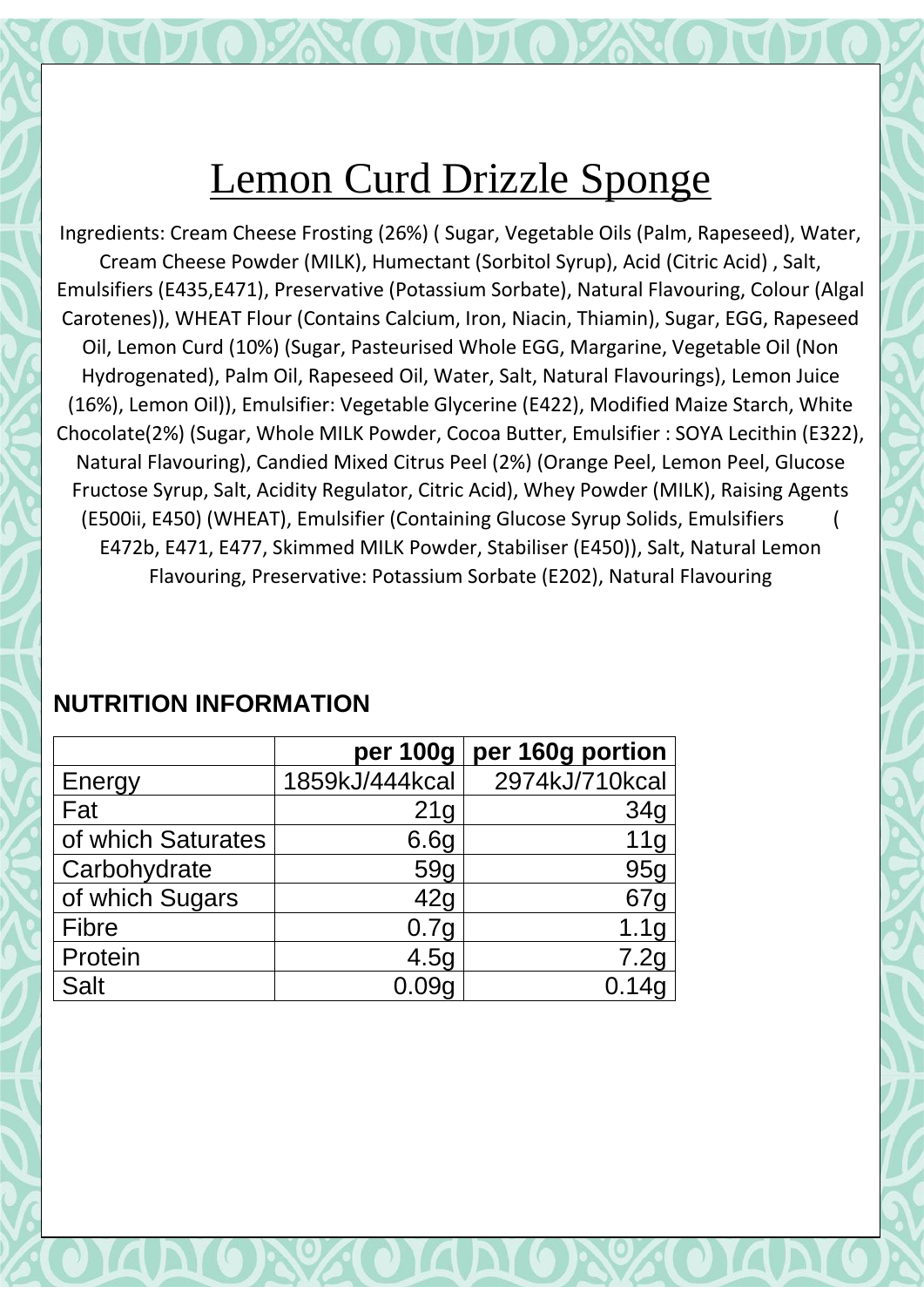## Victoria Sponge

Ingredients: Cream Cheese Frosting (27%) ( Sugar, Vegetable Oils (Palm, Rapeseed), Water, Cream Cheese Powder( MILK ), Humectant (Sorbitol Syrup), Acid ( Citric Acid) , Salt, Emulsifiers (E435,E471), Preservative ( Potassium Sorbate), Natural Flavouring, Colour (Algal Carotenes)), WHEAT Flour (Contains Calcium, Iron, Niacin, Thiamin), Sugar, EGG, Rapeseed Oil, Raspberry Jam (9%) ( Sugar, Seedless Raspberries, Gelling Agent: Pectin, Lemon Juice), Emulsifier: Vegetable Glycerine (E422), Modified Maize Starch, Whey Powder (MILK), Raising Agents (E500ii, E450) (WHEAT), Emulsifier ( Containing Glucose Syrup Solids, Emulsifiers ( E472b, E471, E477, Skimmed MILK Powder, Stabiliser (E450)), Sugar Dusting ( Dextrose, Cornflour, Vegetable Oil ( Palm)), Preservative: Potassium Sorbate (E202), Salt, Natural Flavouring

|                    | per 100g         | per 160g portion |
|--------------------|------------------|------------------|
| Energy             | 1817kJ/434kcal   | 2906kJ/694kcal   |
| Fat                | 20 <sub>g</sub>  | 32g              |
| of which Saturates | 5.5g             | 8.8g             |
| Carbohydrate       | 60g              | 96g              |
| of which Sugars    | 41g              | 66g              |
| <b>Fibre</b>       | 0.7 <sub>q</sub> | 1.1 <sub>g</sub> |
| Protein            | 4.1 <sub>g</sub> | 6.6g             |
| <b>Salt</b>        | 0.06q            | 0.09a            |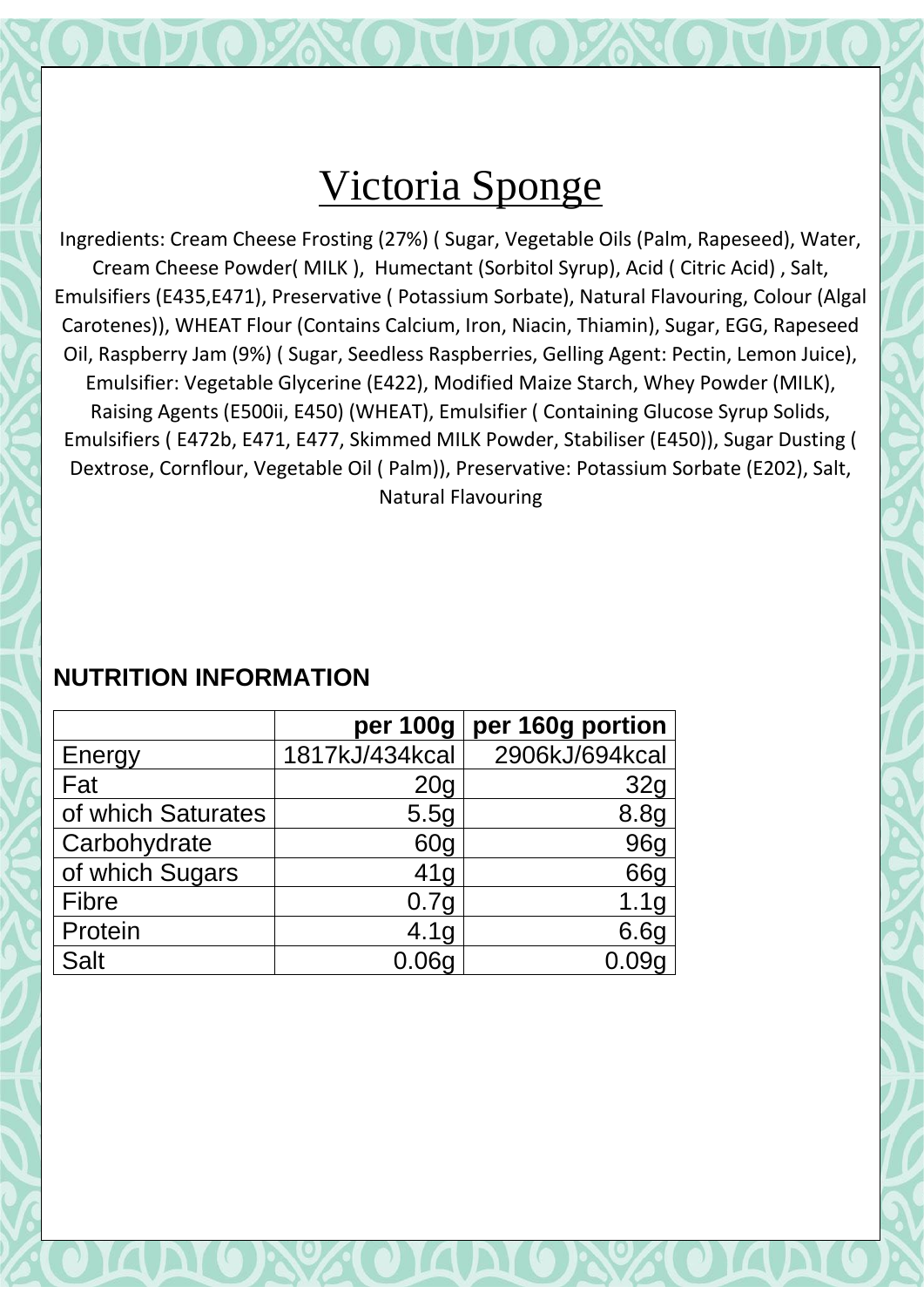# Triple Chocolate Sponge Cake

Ingredients: Sugar, WHEAT Flour (Contains Calcium, Iron, Niacin, Thiamin), Chocolate Flavoured Frosting (14%) ( Sugar, Vegetable Oils (Palm, Rapeseed), Water, Fat Reduced Cocoa Powder 5%, Humectant (Sorbitol Syrup), Emulsifiers (Lecithin, Polysorbate 60), Salt, Acid (Citric Acid), Preservative ( Potassium Sorbate), Natural Flavouring) ), Cream Cheese Frosting (14%) ( Sugar, Vegetable Oils (Palm, Rapeseed), Water, Cream Cheese Powder( MILK ), Humectant (Sorbitol Syrup), Acid ( Citric Acid) , Salt, Emulsifiers (E435,E471), Preservative ( Potassium Sorbate), Natural Flavouring, Colour (Algal Carotenes)), EGG, Rapeseed Oil, MILK Chocolate (10%) (Sugar, Cocoa Butter, Whole MILK Powder, Cocoa Mass, Emulsifier (SOYA Lecithin), Vanilla Extract), Dark Chocolate (3%) ( Cocoa Mass, Sugar, Emulsifier: SOYA Lecithin (E322), Natural Vanilla Flavouring), Emulsifier: Vegetable Glycerine (E422), White Chocolate (2%) ( Sugar, Whole MILK Powder, Cocoa Butter, Emulsifier : SOYA Lecithin (E322), Natural Flavouring), Modified Maize Starch, Cocoa Powder, Whey Powder (MILK), Raising Agents (E500ii, E450) (WHEAT), Emulsifier ( Containing Glucose Syrup Solids, Emulsifiers ( E472b, E471, E477, Skimmed MILK Powder, Stabiliser (E450)), Salt, Natural Flavouring, Preservative: Potassium Sorbate (E202)

|                    | per 100g         | per 160g                      |
|--------------------|------------------|-------------------------------|
| Energy             |                  | 1963kJ/469kcal 3141kJ/750kcal |
| Fat                | 24 <sub>g</sub>  | 39g                           |
| of which Saturates | 7.9g             | 13g                           |
| Carbohydrate       | 58g              | 93g                           |
| of which Sugars    | 41 <sub>q</sub>  | 66g                           |
| <b>Fibre</b>       | 1.8 <sub>g</sub> | 2.8 <sub>g</sub>              |
| Protein            | 5.1 <sub>g</sub> | 8.2g                          |
| <b>Salt</b>        | 0.08q            | 0.13g                         |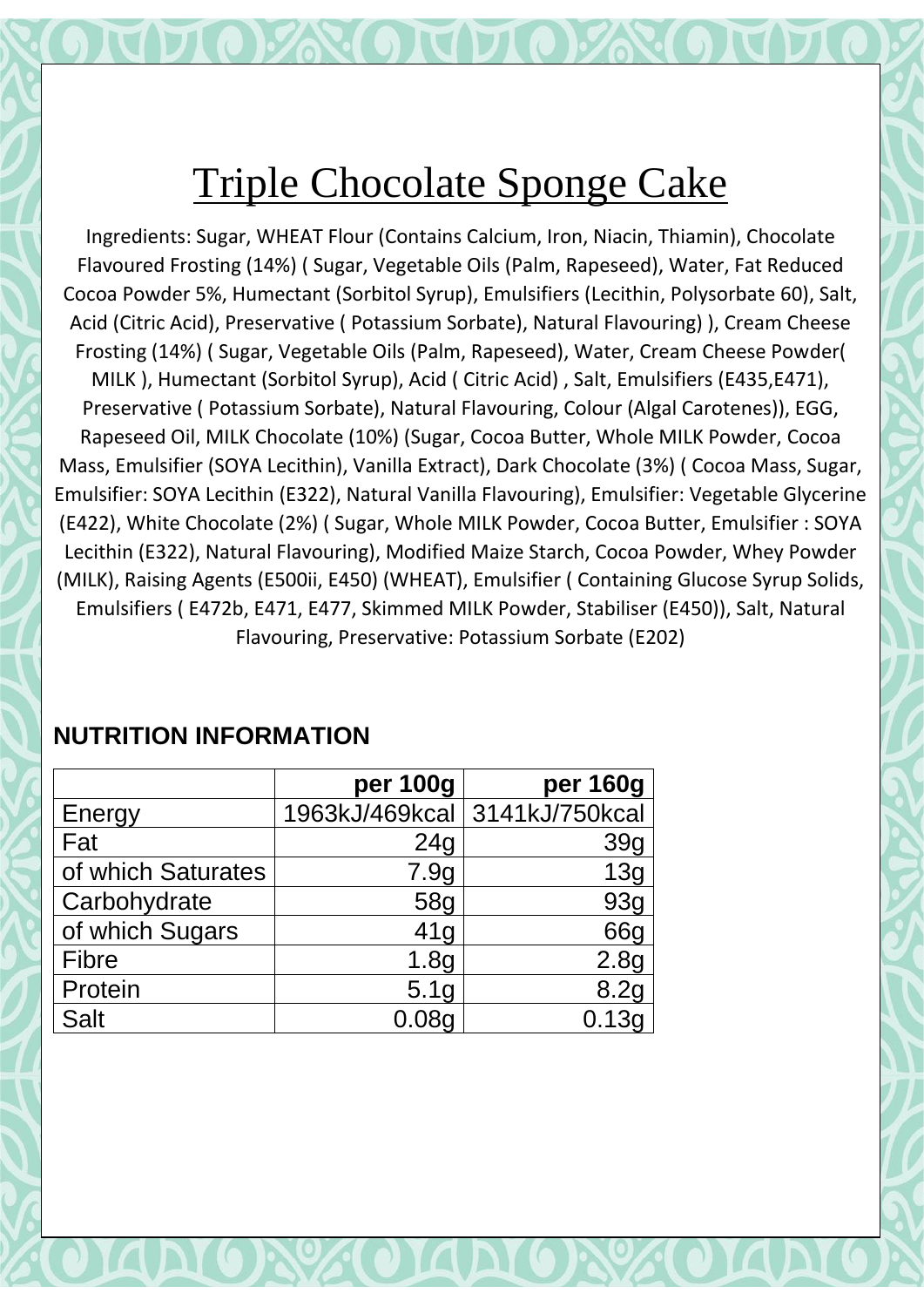# Salted Caramel Sponge Cake

Ingredients: Cream Cheese Frosting (23%) ( Sugar, Vegetable Oils (Palm, Rapeseed), Water, Cream Cheese Powder( MILK ), Humectant (Sorbitol Syrup), Acid ( Citric Acid) , Salt, Emulsifiers (E435,E471), Preservative ( Potassium Sorbate), Natural Flavouring, Colour (Algal Carotenes)), WHEAT Flour (Contains Calcium, Iron, Niacin, Thiamin), Sugar, EGG, Caramel (11%) ( Sugar, Glucose Syrup, Sweetened Condensed MILK ( MILK, Sugar, Lactose (MILK)), Unsalted Butter (From MILK), Partially Inverted Syrup, Palm Oil, Salt, Emulsifiers: E322 Rapeseed Lecithin, E491 Sorbitan Monostearate, Natural Flavouring ), Rapeseed Oil, Caramel Fudge Pieces (3%) (Sugar, Full Cream Condensed MILK, Fondant (Sugar, Glucose, Water), Glucose Syrup, Palm Oil, Water, Salt), MILK Chocolate (3%) (Sugar, Cocoa Butter, Whole MILK Powder, Cocoa Mass, Emulsifier (SOYA Lecithin), Vanilla Extract), Emulsifier: Vegetable Glycerine (E422), MILK Chocolate and Caramel Pieces (2%) ( Glucose Syrup, Sugar, Palm Oil, Skimmed MILK Powder, Cocoa Butter, Cocoa Mass, Whey Powder ( From MILK), MILK Fat, Emulsifiers ( E471, Sunflower Lecithin, E442, E476), Salt, Flavourings, Sodium Hydrogen Carbonate), Caramel Chocolate Pieces (2%) ( MILK, Sugar, Glucose Syrup, Cocoa Butter, Vegetable Fats (Palm, Shea), Cocoa Mass, Glucose-Fructose Syrup, Dried Whey (From MILK), Emulsifiers (E442, E471, E476), Salt, Sodium Bicarbonate, Flavourings), Dark Chocolate ( Cocoa Mass, Sugar, Emulsifier: SOYA Lecithin (E322), Natural Vanilla Flavouring), Modified Maize Starch, Whey Powder(MILK), Raising Agents (E500ii, E450) (WHEAT), Emulsifier ( Containing Glucose Syrup Solids, Emulsifiers ( E472b, E471, E477, Skimmed MILK Powder, Stabiliser (E450)), Salt, Preservative: Potassium Sorbate (E202), Natural Flavouring

| per 100g       | per 160g portion |
|----------------|------------------|
| 1926kJ/460kcal | 3082kJ/736kcal   |
| 22g            | 35g              |
| 7.5g           | 12g              |
| 62g            | 99g              |
| 44g            | 70 <sub>g</sub>  |
| 0.8g           | 1.3g             |
| 4.2g           | 6.7g             |
| 0.11q          | 0.17g            |
|                |                  |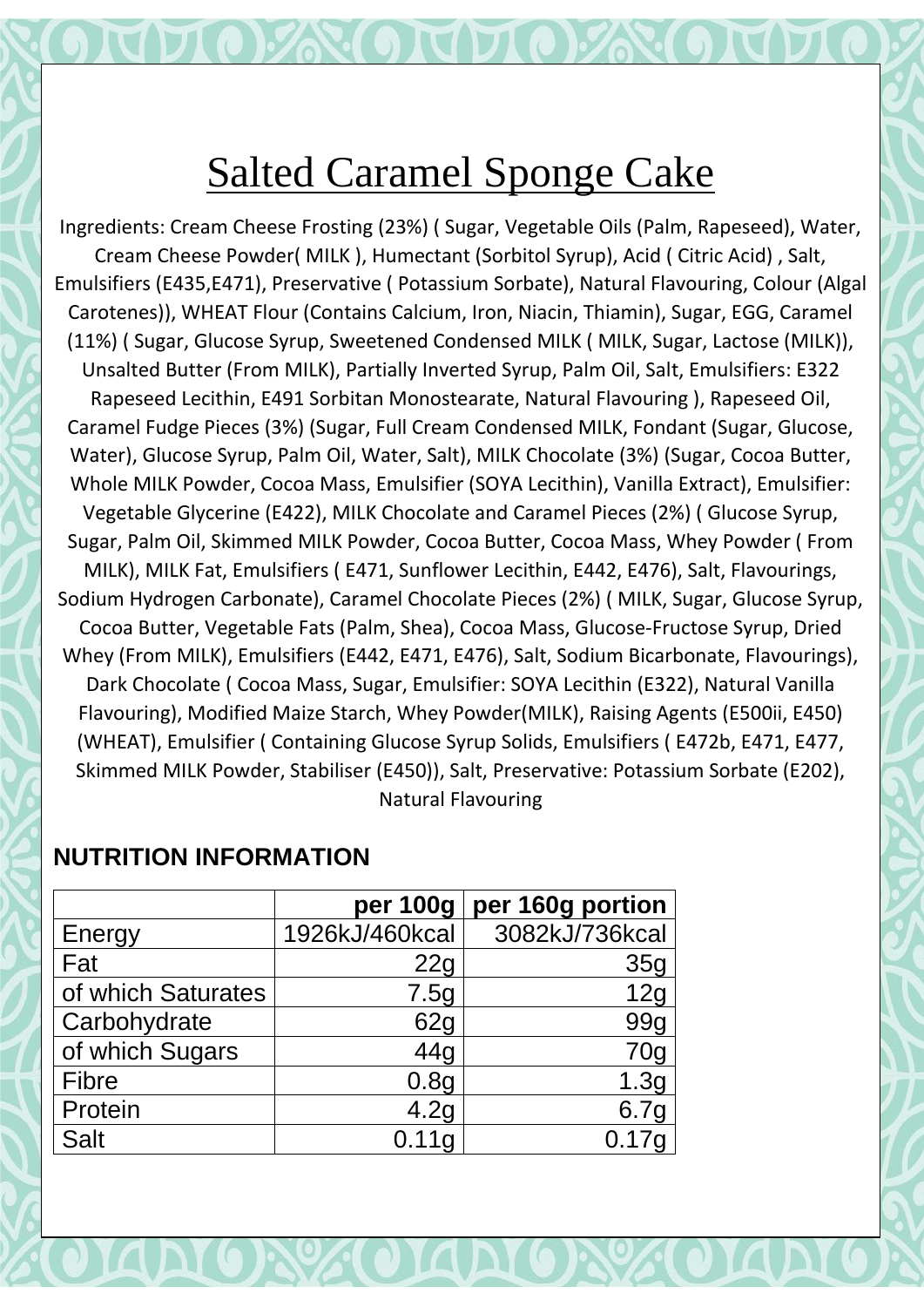Ingredients: Cream Cheese Frosting (31%) ( Sugar, Vegetable Oils (Palm, Rapeseed), Water, Cream Cheese Powder( MILK ), Humectant (Sorbitol Syrup), Acid ( Citric Acid) , Salt, Emulsifiers (E435,E471), Preservative ( Potassium Sorbate), Natural Flavouring, Colour (Algal Carotenes)), WHEAT Flour (Contains Calcium, Iron, Niacin, Thiamin), Sugar, EGG, Rapeseed Oil, Apricot Jam (8%) (Sugar, Apricots, Gelling Agent: Pectin, Lemon Juice), ALMONDS (6%) (NUTS), Battenberg Cake Decoration (3%) ( Icing Sugar, Apricot Filling (Glucose-Fructose Syrup, Apricots, Sugar, Gelling Agent (Pectin), Acid (Citric Acid), Acidity Regulator (Sodium Citrates), Preservative (Potassium Sorbate)), Sugar, WHEAT Flour (With Added Calcium, Iron, Niacin, Thiamin), Glucose Syrup, Vegetable Oils (Palm, Rapeseed), SOYA Flour, Desiccated Coconut (Contains Preservative (Sodium Metabisulphite (SULPHITES))), Skimmed MILK Powder, Humectant (Vegetable Glycerine), Dried EGG White, Dried EGG, Raising Agents (Disodium Diphosphate, Sodium Bicarbonate), Salt, Emulsifier (Mono- And Diglycerides Of Fatty Acids), Stabiliser (Xanthan Gum), Preservative (Potassium Sorbate), Flavouring, Colours (Cochineal, Lutein)), Emulsifier: Vegetable Glycerine (E422), White Chocolate ( Sugar, Whole MILK Powder, Cocoa Butter, Emulsifier : SOYA Lecithin (E322), Natural Flavouring), Modified Maize Starch, Whey Powder (MILK), Flavouring (NUTS), Raising Agents (E500ii, E450) (WHEAT), Emulsifier ( Containing Glucose Syrup Solids, Emulsifiers ( E472b, E471, E477, Skimmed MILK Powder, Stabiliser (E450)), Salt, Preservative: Potassium Sorbate (E202), Natural Flavouring, Colours: E104, E102, E122, E129

E104, E102, E122, E129 may have an adverse effect on attention and activity in children

Not suitable for vegetarians

|                    | per 100g          | per 160g                      |
|--------------------|-------------------|-------------------------------|
| Energy             |                   | 1912kJ/457kcal 3059kJ/731kcal |
| Fat                | 23g               | 36g                           |
| of which Saturates | 6.5g              | 10 <sub>q</sub>               |
| Carbohydrate       | 58g               | 93g                           |
| of which Sugars    | 42g               | 67g                           |
| <b>Fibre</b>       | 1.3g              | 2.1 <sub>g</sub>              |
| Protein            | 5.3g              | 8.5g                          |
| <b>Salt</b>        | 0.07 <sub>q</sub> | 0.10 <sub>g</sub>             |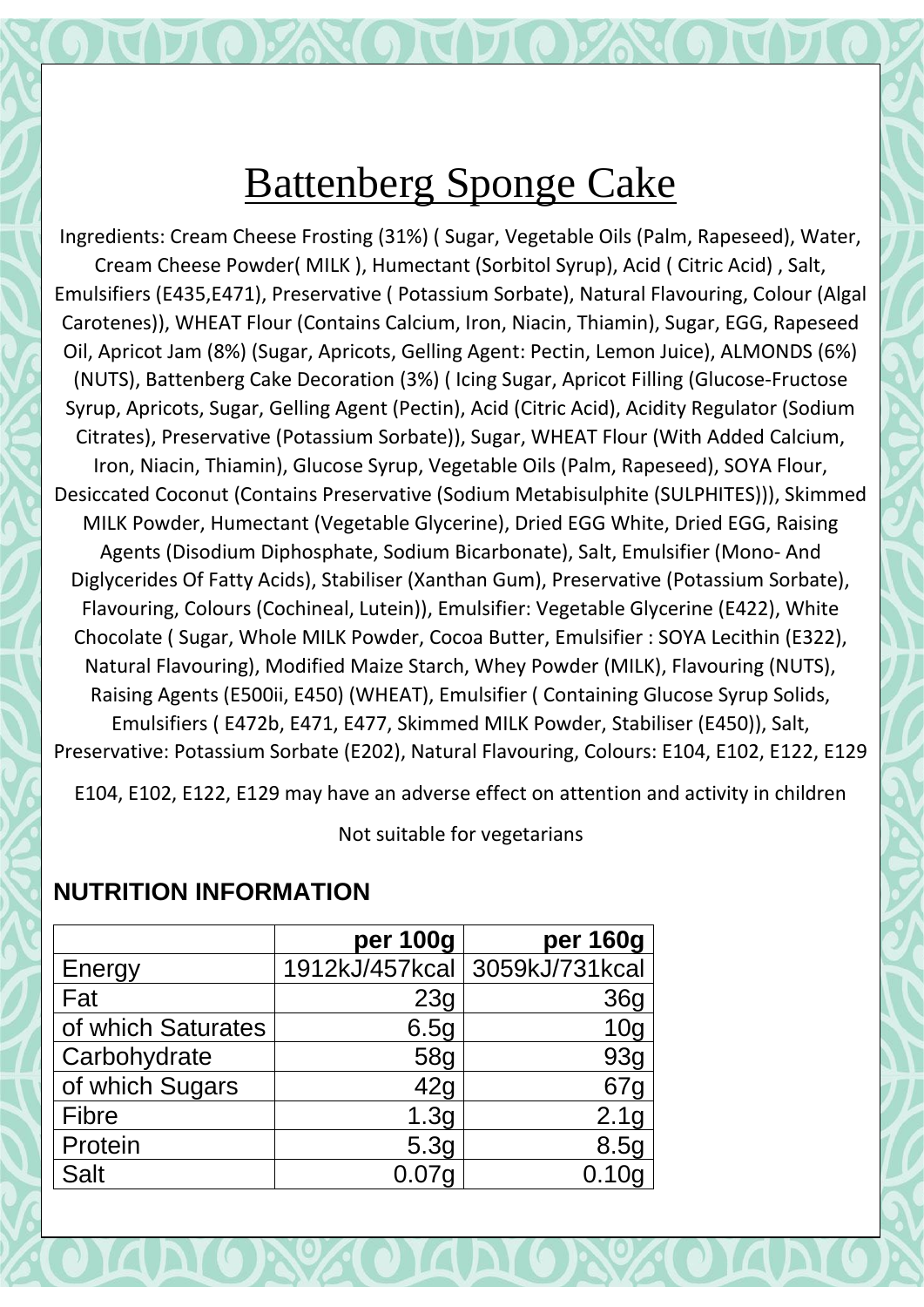# Chocolate Orange Sponge Cake

Ingredients: Chocolate Flavoured Frosting (26%) ( Sugar, Vegetable Oils (Palm, Rapeseed), Water, Fat Reduced Cocoa Powder 5%, Humectant (Sorbitol Syrup), Emulsifiers (Lecithin, Polysorbate 60), Salt, Acid (Citric Acid), Preservative ( Potassium Sorbate), Natural Flavouring)), Sugar, WHEAT Flour (Contains Calcium, Iron, Niacin, Thiamin), EGG, Rapeseed Oil, Cream Cheese Frosting (6%) ( Sugar, Vegetable Oils (Palm, Rapeseed), Water, Cream Cheese Powder( MILK ), Humectant (Sorbitol Syrup), Acid ( Citric Acid) , Salt, Emulsifiers (E435,E471), Preservative ( Potassium Sorbate), Natural Flavouring, Colour (Algal Carotenes)), MILK Chocolate (6%) (Sugar, Cocoa Butter, Whole MILK Powder, Cocoa Mass, Emulsifier (SOYA Lecithin), Vanilla Extract), MILK Chocolate Orange Pieces (5%) (Sugar, Cocoa Mass, Cocoa Butter, Skimmed MILK Powder, Whey Powder (From MILK), Vegetable Fats (Palm, Shea), MILK Fat, Emulsifiers ( SOYA Lecithin, E476), Orange Oil, Flavouring), Dark Chocolate (3%) ( Cocoa Mass, Sugar, Emulsifier: SOYA Lecithin (E322), Natural Vanilla Flavouring), Emulsifier: Vegetable Glycerine (E422), Modified Maize Starch, Cocoa Powder, Whey Powder (MILK), Raising Agents (E500ii, E450) (WHEAT), Natural Flavouring, Emulsifier ( Containing Glucose Syrup Solids, Emulsifiers ( E472b, E471, E477, Skimmed MILK Powder, Stabiliser (E450)), Salt, Preservative: Potassium Sorbate (E202), Colour: Paprika Extract

E160c

|                    | per 100g         | per 160g portion |
|--------------------|------------------|------------------|
| Energy             | 1965kJ/469kcal   | 3144kJ/751kcal   |
| Fat                | 25g              | 39g              |
| of which Saturates | 7.9g             | 13g              |
| Carbohydrate       | 58g              | 92g              |
| of which Sugars    | 42g              | 67 <sub>g</sub>  |
| <b>Fibre</b>       | 1.9g             | 3.1g             |
| Protein            | 4.8 <sub>g</sub> | 7.7g             |
| <b>Salt</b>        | 0.07q            | 0.12g            |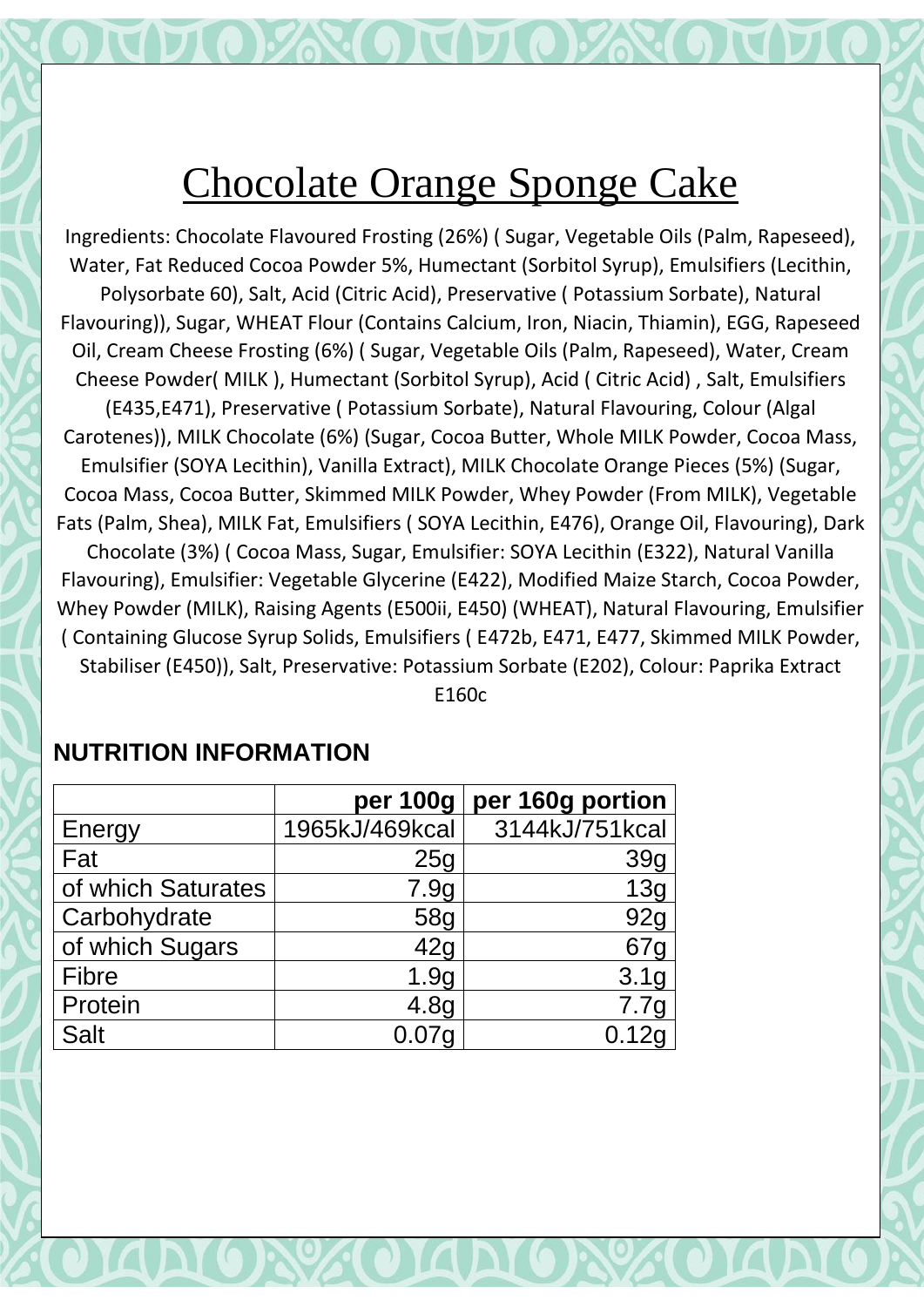# Biscoff Caramel Sponge Cake

Ingredients: WHEAT Flour (Contains Calcium, Iron, Niacin, Thiamin), Sugar, Cream Cheese Frosting (14%) ( Sugar, Vegetable Oils (Palm, Rapeseed), Water, Cream Cheese Powder( MILK ), Humectant (Sorbitol Syrup), Acid ( Citric Acid), Salt, Emulsifiers (E435,E471), Preservative ( Potassium Sorbate), Natural Flavouring, Colour (Algal Carotenes)), EGG, Rapeseed Oil, Caramelised Biscuit Spread (9%) (Caramelised Biscuits 58% (WHEAT Flour, Sugar, Vegetable Oils (Palm Oil, Rapeseed Oil), Sugar Syrup, Raising Agent (Sodium Hydrogen Carbonate), SOYA Flour, Salt, Cinnamon), Rapeseed Oil, Sugar, Emulsifier (SOYA Lecithin), Acid (Citric Acid)), Caramelised Biscuits (5%) ( WHEAT Flour, Sugar, Vegetable Oils ( Palm, Rapeseed), Sugar Syrup, Raising Agent ( Sodium Hydrogen Carbonate), SOYA Flour, Salt, Cinnamon), Caramel Fudge Pieces (4%) (Sugar, Full Cream Condensed MILK, Fondant (Sugar, Glucose, Water), Glucose Syrup, Palm Oil, Water, Salt), MILK Chocolate (Sugar, Cocoa Butter, Whole MILK Powder, Cocoa Mass, Emulsifier (SOYA Lecithin), Vanilla Extract), Caramel (3%) ( Sugar, Glucose Syrup, Sweetened Condensed MILK ( MILK, Sugar, Lactose (MILK)), Unsalted Butter (From MILK), Partially Inverted Syrup, Palm Oil, Salt, Emulsifiers: E322 Rapeseed Lecithin, E491 Sorbitan Monostearate, Natural Flavouring ), Emulsifier: Vegetable Glycerine (E422), Caramelised Biscuits with a Caramelised Biscuit Filling (2%) (WHEAT Flour, Sugar, Vegetable Oils (Palm, Rapeseed), Brown Sugar Syrup, Raising Agent (Sodium Hydrogen Carbonate), SOYA Flour, Salt, Cinnamon, Emulsifier (SOYA Lecithin)), Modified Maize Starch, Whey Powder (MILK), Raising Agents (E500ii, E450) (WHEAT), Emulsifier ( Containing Glucose Syrup Solids, Emulsifiers ( E472b, E471, E477, Skimmed MILK Powder, Stabiliser (E450)), Salt, Preservative: Potassium Sorbate (E202), Natural Flavouring

### **per 100g per 160g portion** Energy 1966kJ/469kcal 3145kJ/751kcal Fat | 23g | 37g of which Saturates  $\vert$  5.6g  $\vert$  9.0g Carbohydrate | 62g 100g of which Sugars and 41g and 66g Fibre 1.3g Protein 1 4.3g 6.8g Salt | 0.16g | 0.26g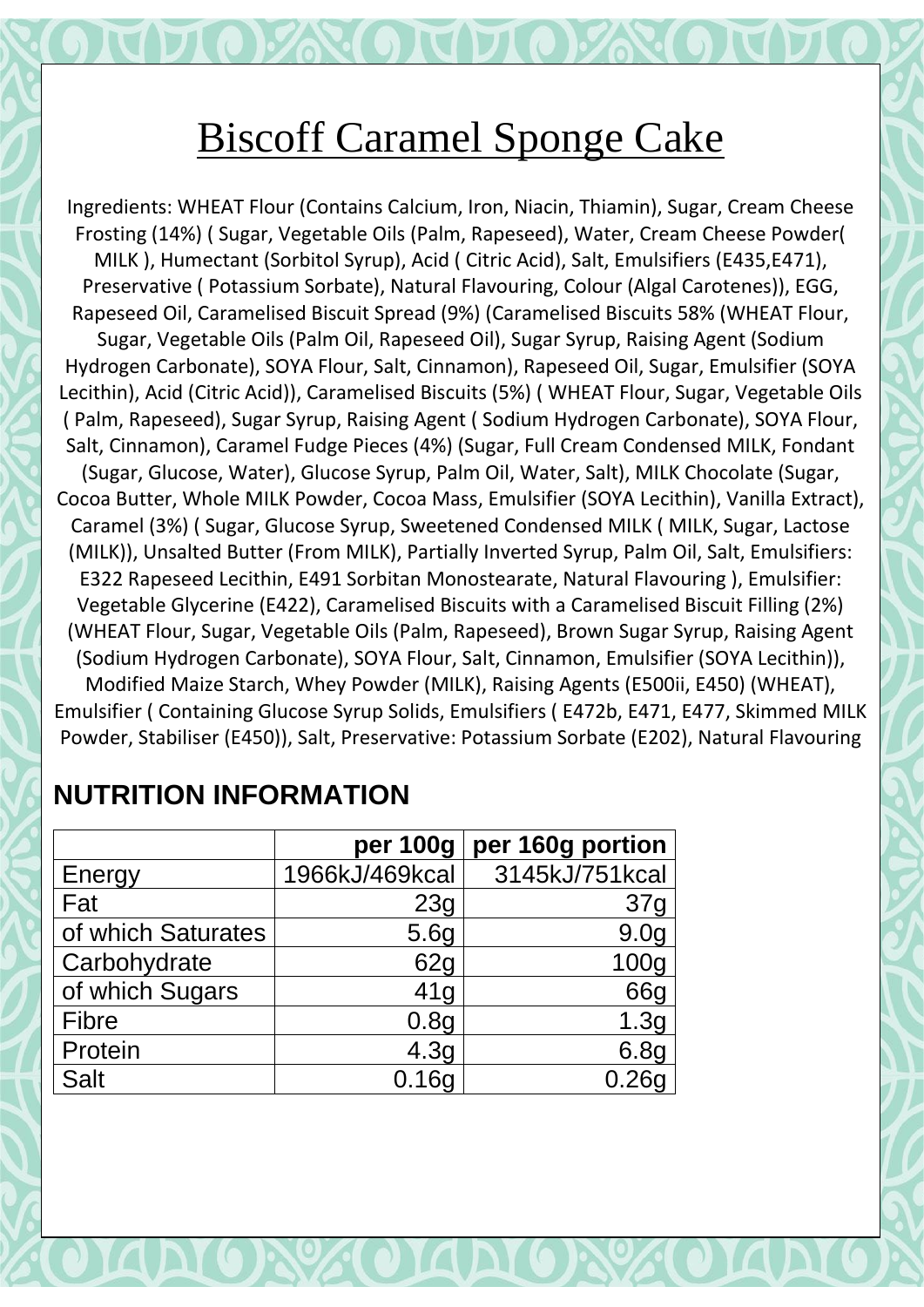# Raspberry & Lemon Meringue Sponge Cake

Ingredients: Cream Cheese Frosting (31%) (Sugar, Vegetable Oils (Palm, Rapeseed), Water, Cream Cheese Powder (MILK), Humectant (Sorbitol Syrup), Acid (Citric Acid), Salt, Emulsifiers (E435, E471), Preservative (Potassium Sorbate), Natural Flavouring, Colour (Algal Carotenes)), WHEAT Flour (Contains Calcium, Iron, Niacin, Thiamin), Sugar, EGG, Rapeseed Oil, Lemon Curd (6%) (Sugar, Pasteurised Whole EGG, Margarine, (Vegetable Oil (Not Hydrogenated), Palm Oil, Rapeseed Oil, Water, Salt, Natural Flavourings), Lemon Juice, Lemon Oil)), Raspberry Jam (4%) (Sugar, Raspberries, Gelling Agent: Pectin, Lemon Juice)), Emulsifier: Vegetable Glycerine (E422), Modified Maize Starch, Lemon Meringues (1%) ( Sugar, Pasteurised EGG White, Shea Kernel Oil, Flavourings, Palm Oil, Plant And Fruit Extracts ( Apple, Safflower, Lemon), Acidity Regulator: Citric Acid, Emulsifier : Sunflower Lecithin, Colour: Curcumin), Whey Powder (MILK), Dried Raspberries, Raising Agents (E500ii, E450) (WHEAT), Emulsifier ( Containing Glucose Syrup Solids, Emulsifiers ( E472b, E471, E477, Skimmed MILK Powder, Stabiliser (E450)), Salt, Natural Lemon Flavouring, Preservative: Potassium Sorbate (E202), Natural Flavouring

### **per 100g per 160g** Energy 1848kJ/441kcal 2957kJ/706kcal Fat | 21g | 33g of which Saturates and in the 6.5g in the 10g Carbohydrate | 60g 96g of which Sugars and the 43g control of which Sugars and 43g control 69g Fibre 0.7g 1.1g Protein 1 4.1g 6.6g Salt | 0.07g | 0.11g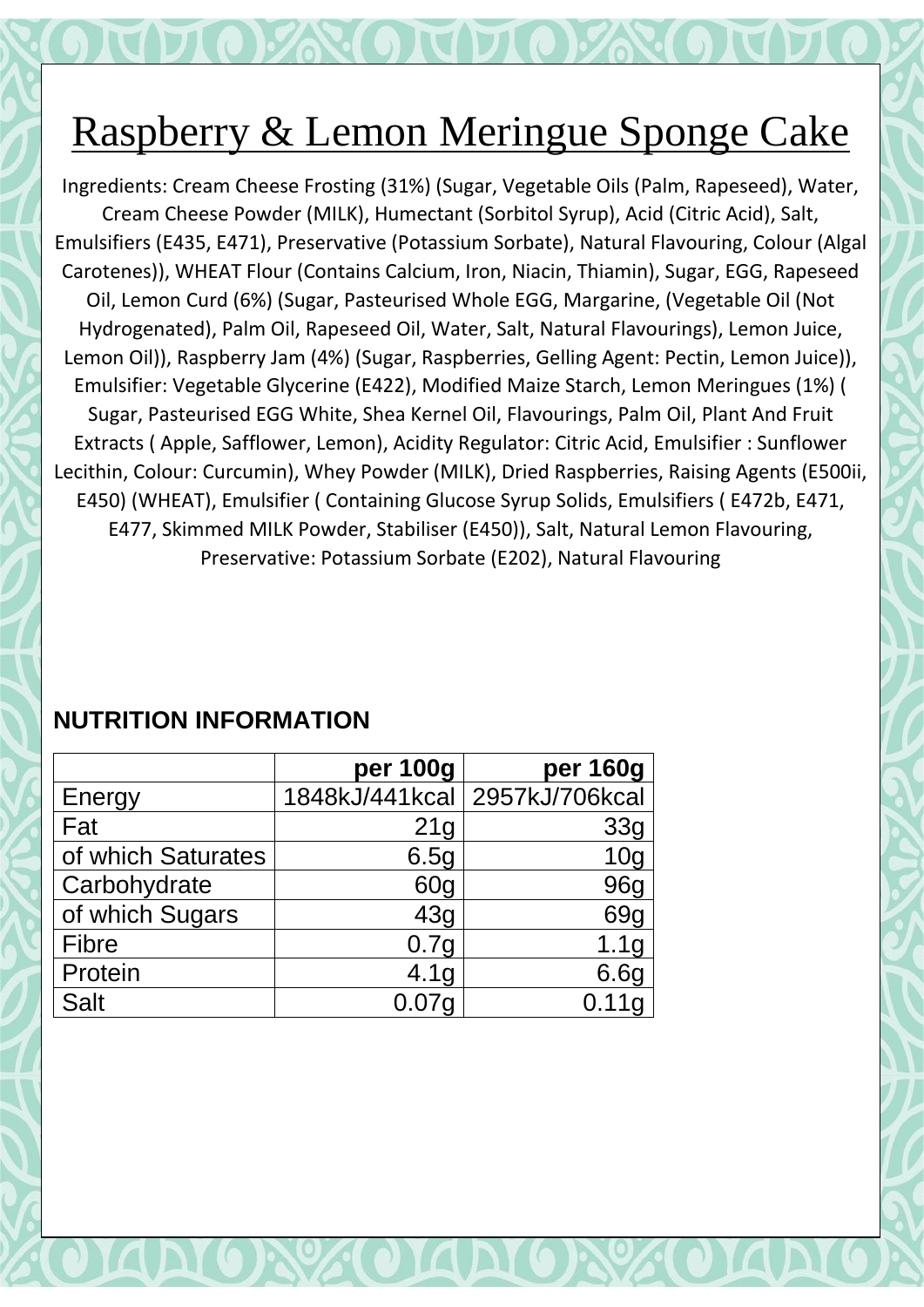## Carrot Cake

Ingredients: Cream Cheese Frosting (33%) ( Sugar, Vegetable Oils (Palm, Rapeseed), Water, Cream Cheese Powder ( MILK ) 7%, Humectant (Sorbitol Syrup), Acid ( Citric Acid) , Salt, Emulsifiers (E435,E471), Preservative ( Potassium Sorbate), Natural Flavouring, Colour (Algal Carotenes)), WHEAT Flour (Contains Calcium, Iron, Niacin, Thiamin), Sugar, EGG, Rapeseed Oil, Carrots (8%), WALNUTS (4%), Emulsifier: Vegetable Glycerine (E422), Black Treacle, Modified Maize Starch, Whey Powder (MILK), Mixed Spice, PISTACHIO NUTS, Raising Agents (E500ii, E450) (WHEAT), Emulsifier ( Containing Glucose Syrup Solids, Emulsifiers ( E472b, E471, E477, Skimmed MILK Powder, Stabiliser (E450)), Caramel Colour E150c, Salt, Preservative: Potassium Sorbate (E202), Natural Flavouring

|                    | per 100g          | per 160g                      |
|--------------------|-------------------|-------------------------------|
| Energy             |                   | 1830kJ/438kcal 2928kJ/700kcal |
| Fat                | 22g               | 36g                           |
| of which Saturates | 6.4g              | 10 <sub>q</sub>               |
| Carbohydrate       | 55g               | <b>88g</b>                    |
| of which Sugars    | <b>38g</b>        | 61g                           |
| <b>Fibre</b>       | 1.3g              | 2.1g                          |
| Protein            | 4.5g              | 7.2g                          |
| <b>Salt</b>        | 0.07 <sub>q</sub> | 0.11g                         |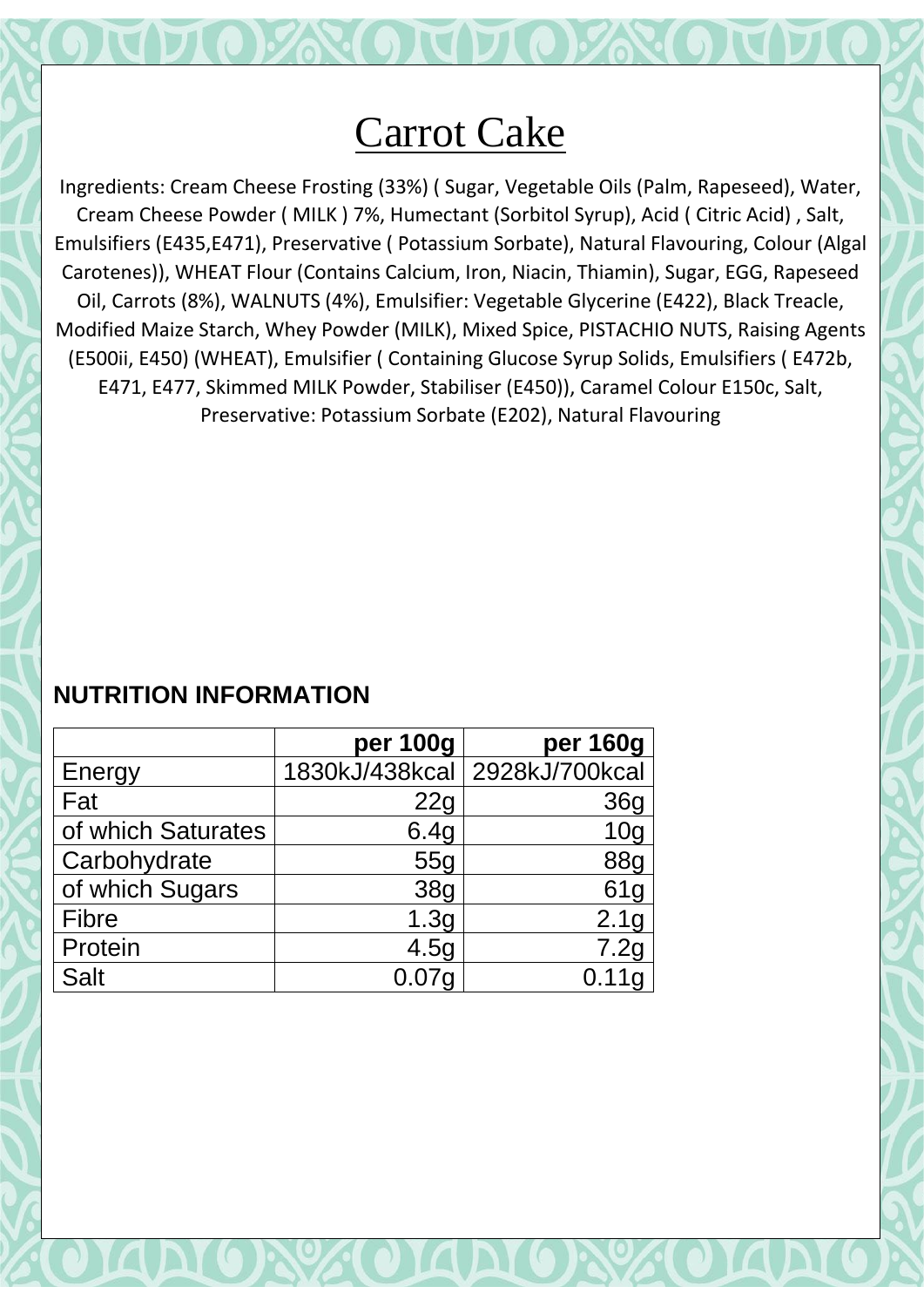# (VEGAN) Cookies & Cream Cake

Ingredients: Frosting (26%) ( Sugar, Margarine (Vegetable Oil (Palm, Rapeseed), Water, Salt , Flavourings)), Sugar, WHEAT Flour, Dark Chocolate (11%) ( Cocoa Mass, Sugar, Emulsifier: SOYA Lecithin (E322), Natural Vanilla Flavouring), Rapeseed Oil, Water, Chocolate Icing (4%) (Sugar, Vegetable Oil (Palm), Water, Cocoa Powder, Dextrose, Fructose, Emulsifier (E322 From SOYbean, E473 ), Salt, Acidity Regulator (E575), Natural Flavouring, Preservative (Potassium Sorbate)) , Chocolate Flavour Sandwich Biscuits with a Vanilla Flavour Filling (4%) (WHEAT Flour, Sugar, Palm Oil, Rapeseed Oil, Fat-Reduced Cocoa Powder, WHEAT Starch, Glucose-Fructose Syrup, Raising Agents (Potassium Carbonates, Ammonium Carbonates, Sodium Carbonates), Salt, Emulsifiers (SOYA Lecithin, Sunflower Lecithin), Flavouring), Tapioca Starch, WHEAT Gluten, Emulsifier: Vegetable Glycerine (E422), Dextrose, Chocolate Flakes ( Sugar, Cocoa Mass, Cocoa Butter, Emulsifier: SOYA Lecithin, Flavouring ), Salt, Raising Agents: E500, E450 (WHEAT), Stabiliser: E404, E339, Emulsifier: E471, Natural Flavours, Colour: Carotenes E160a, Flour Treatment Agent: E300, Preservative: Potassium Sorbate (E202)

|                    | per 100g        | per 160g         |
|--------------------|-----------------|------------------|
| Energy             | 1881kJ/448kcal  | 3009kJ/718kcal   |
| Fat                | 20 <sub>q</sub> | 32g              |
| of which Saturates | 7.4g            | 12g              |
| Carbohydrate       | 63g             | 101 <sub>g</sub> |
| of which Sugars    | 46g             | 74g              |
| Fibre              | 1.5g            | 2.4g             |
| Protein            | 4.5g            | 7.2g             |
| Salt               | 0.60a           |                  |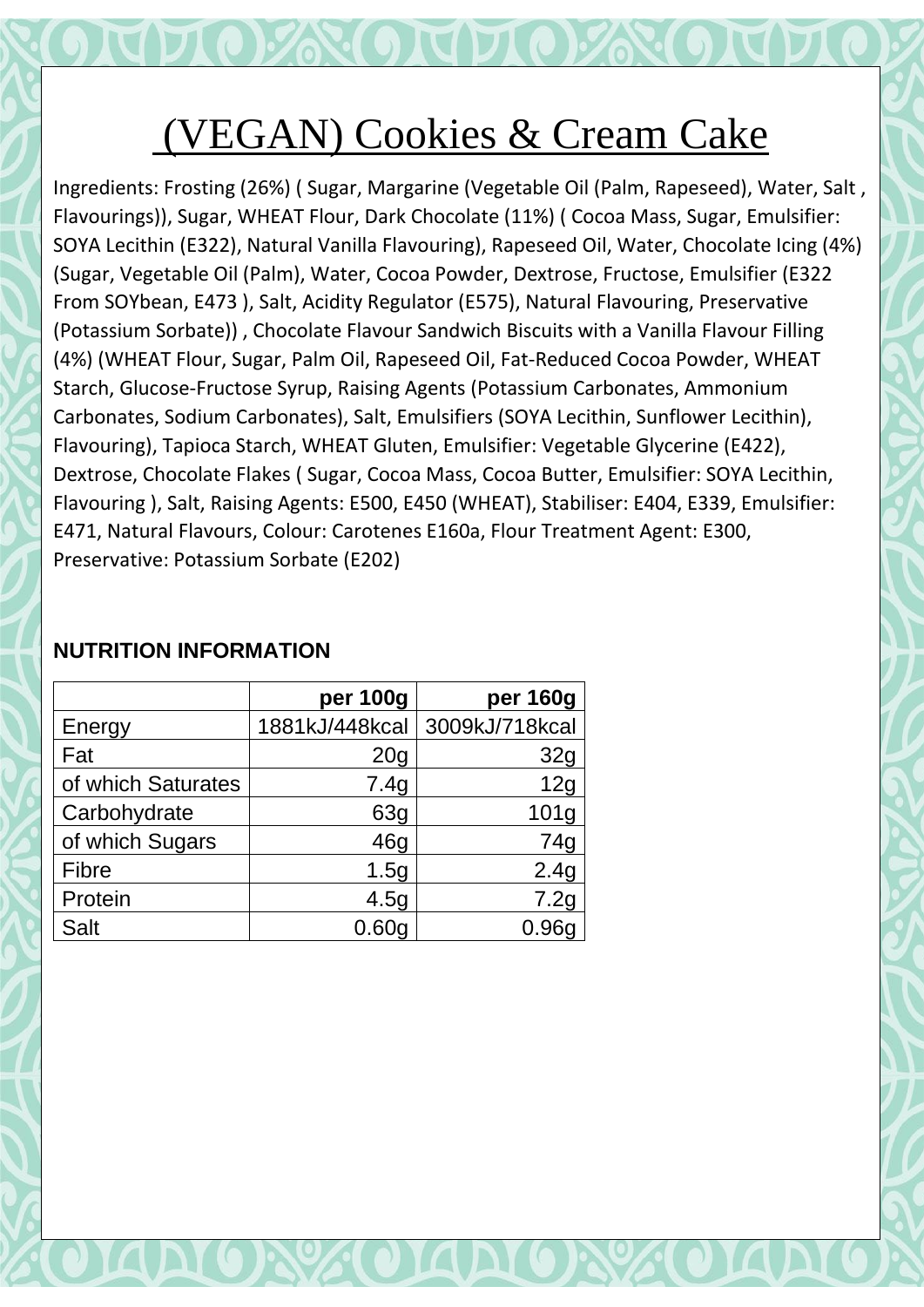# (VEGAN) Blueberry & Lemon Sponge Cake

Ingredients: Frosting (28%) ( Sugar, Margarine (Vegetable Oil (Palm, Rapeseed), Water, Salt , Flavourings)), Sugar, WHEAT Flour, Blueberry Jam (12%) (Sugar, Wild Blueberries, Gelling Agent: Pectin, Lemon Juice), Rapeseed Oil, Water, Blueberry Fruit Pieces (3%) (Concentrated Apple Puree, Blueberry Puree, Concentrated Blackberry Juice, Glucose Syrup, Fructose Glucose Syrup, Glycerol, WHEAT Fibre, Palm Fat, Malic Acid, Citric Acid, Natural Flavouring), Tapioca Starch, WHEAT Gluten, Candied Mixed Citrus Peel (Orange Peel, Lemon Peel, Glucose Fructose Syrup, Salt, Acidity Regulator, Citric Acid), Emulsifier: Vegetable Glycerine (E422), Dextrose, Natural Lemon Flavouring, Salt, Raising Agents: E500, E450 (WHEAT), Stabiliser: E404, E339, Emulsifier: E471, Natural Flavours, Colour: Carotenes E160a, Flour Treatment Agent: E300, Preservative: Potassium Sorbate (E202), Lemon Juice

#### **per 100g per 160g** Energy 1728kJ/411kcal 2766kJ/657kcal Fat | 16g | 25g of which Saturates and the state state state state state state state state state state state state state state Carbohydrate | 64g | 102g of which Sugars | 48g | 77g Fibre 0.8g 1.3g Protein 1 3.9g 6.2g Salt 0.55g 0.89g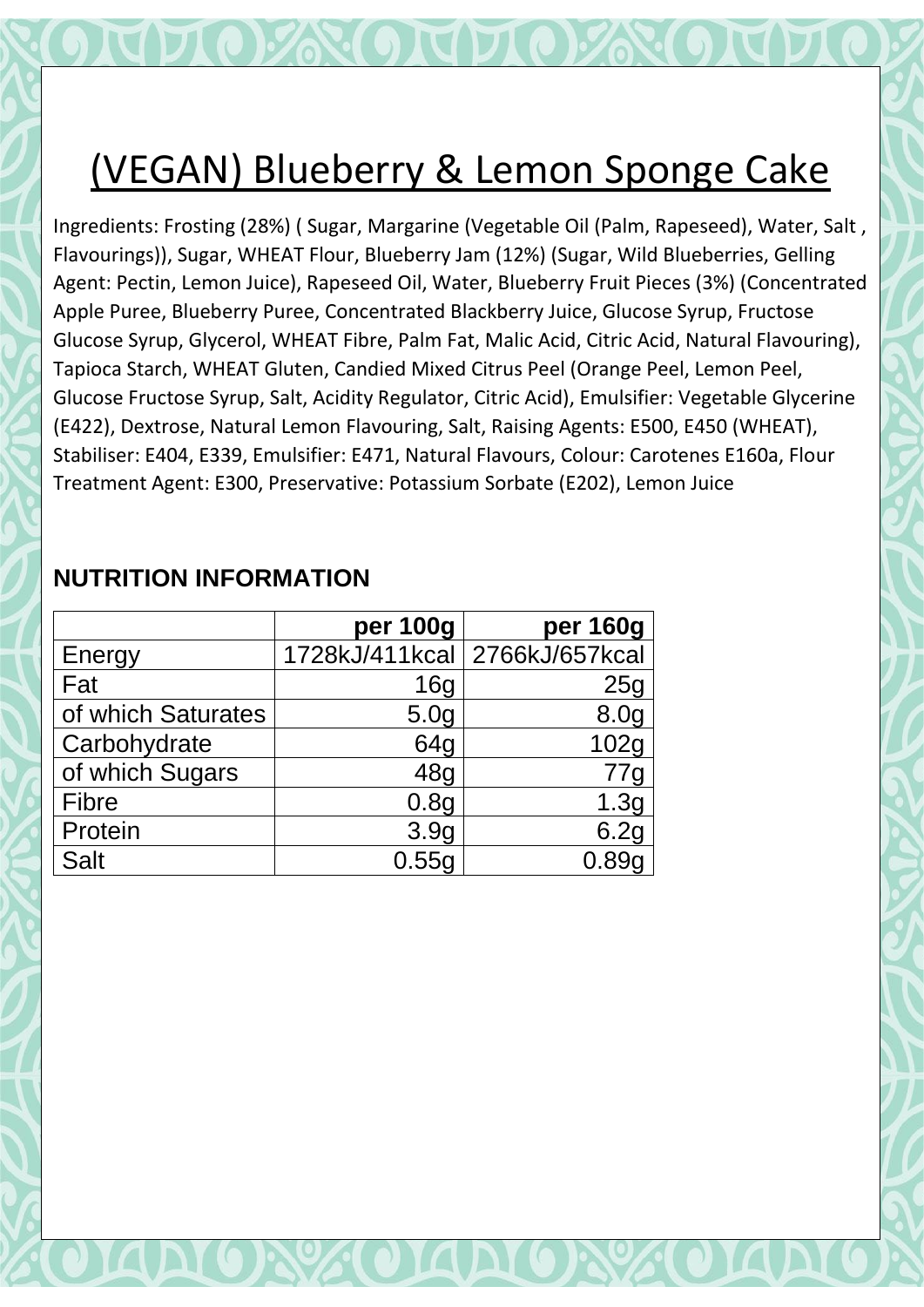# No Gluten Containing Ingredients (NGCI) St Clements Sponge Cake

Ingredients: Cream Cheese Frosting (27%) ( Sugar, Vegetable Oils (Palm, Rapeseed), Water, Cream Cheese Powder( MILK ), Humectant (Sorbitol Syrup), Citric Acid , Salt, Emulsifiers (E435,E471), Preservative ( Potassium Sorbate), Natural Flavouring, Colour (Algal Carotenes)), EGG, Sugar, Rapeseed Oil, Lemon Curd (11%) (Sugar, Pasteurised Whole EGG, Margarine, (Vegetable Oil (Non- Hydrogenated), Palm Oil, Rapeseed Oil, Water, Salt, Natural Flavourings), Lemon Juice (16%), Lemon Oil)), Potato Starch, Emulsifier: Vegetable Glycerine (E422), Candied Mixed Citrus Peel (3%) (Orange Peel, Lemon Peel, Glucose Fructose Syrup, Salt, Acidity Regulator, Citric Acid), Modified Starch, Palm Oil, White Chocolate ( Sugar, Whole MILK Powder, Cocoa Butter, Emulsifier : SOYA Lecithin (E322), Natural Flavouring), Whey Powder ( From MILK), Raising Agents: E450,E500, Emulsifiers: E481,E472e, E472b,E475e, Salt, Flavourings, Thickener E415, Natural Flavouring, Glucose Syrup, Skimmed MILK Powder, Preservative: Potassium Sorbate (E202), Natural Lemon Flavouring

|                    | per 100g         | per 160g                      |
|--------------------|------------------|-------------------------------|
| Energy             |                  | 1921kJ/459kcal 3074kJ/735kcal |
| Fat                | 24g              | 39g                           |
| of which Saturates | 7.8g             | 12g                           |
| Carbohydrate       | 58g              | 94g                           |
| of which Sugars    | 42g              | 66g                           |
| <b>Fibre</b>       | 0.1 <sub>g</sub> | 0.2g                          |
| Protein            | 3.3g             | 5.3g                          |
| <b>Salt</b>        | 0.64g            |                               |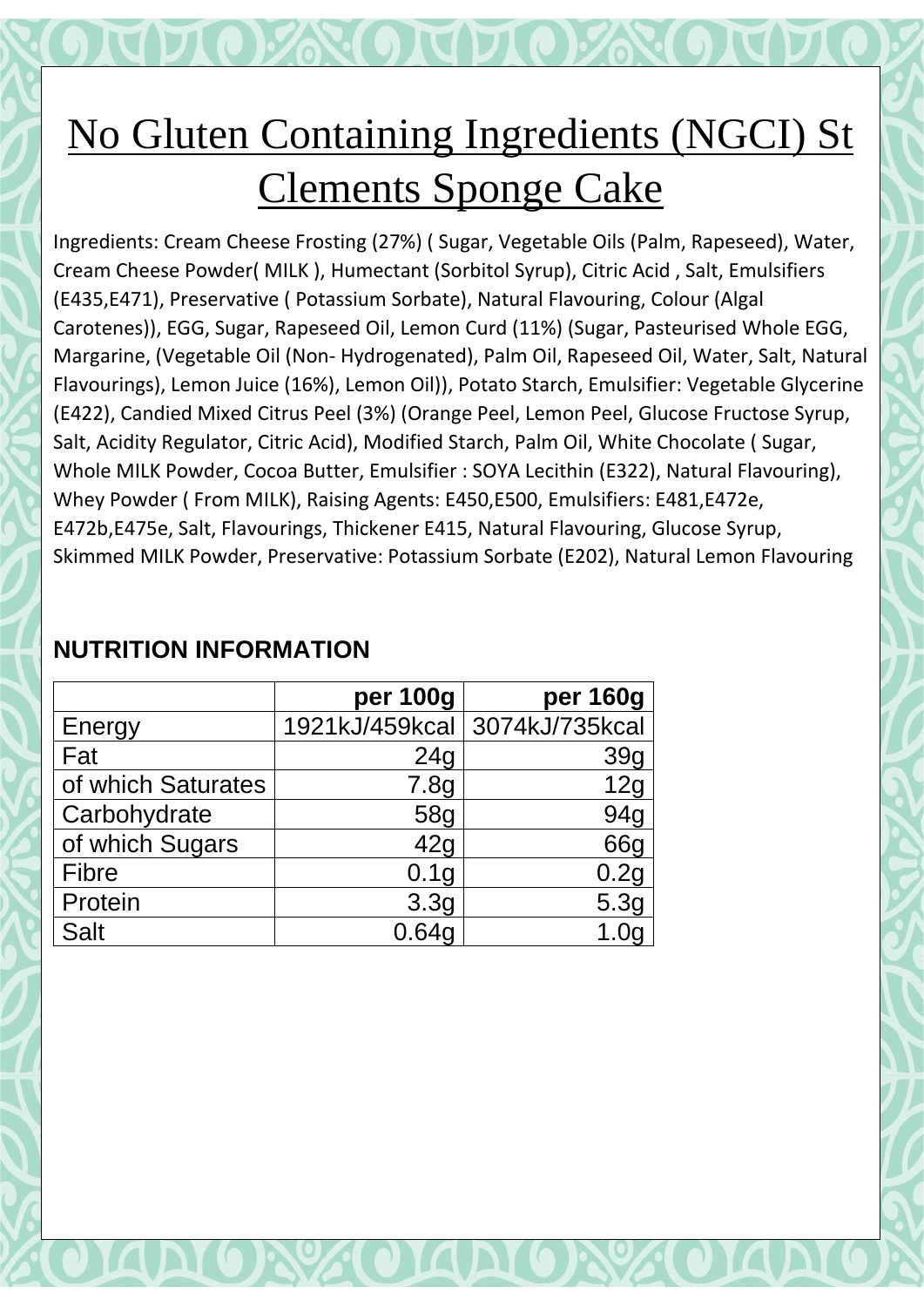# No Gluten Containing Ingredients (NGCI) Banana & Chocolate Sponge Cake

Ingredients: Cream Cheese Frosting (20%) ( Sugar, Vegetable Oils (Palm, Rapeseed), Water, Cream Cheese Powder( MILK ), Humectant (Sorbitol Syrup), Citric Acid , Salt, Emulsifiers (E435,E471), Preservative ( Potassium Sorbate), Natural Flavouring, Colour (Algal Carotenes)), EGG, Sugar, Rapeseed Oil, Chocolate Frosting (11%) (Sugar, Water, Vegetable Oil (Palm), Cocoa Powder, Dextrose, Fructose, Emulsifier (E322 From SOYBEAN, E473 ), Salt, Acidity Regulator (E575), Natural Flavouring, Preservative (Potassium Sorbate)), Potato Starch, MILK Chocolate (8%) (Sugar, Cocoa Butter, Whole MILK Powder, Cocoa Mass, Emulsifier (SOYA Lecithin), Vanilla Extract), Emulsifier: Vegetable Glycerine (E422), Modified Starch, Dark Chocolate (2%) ( Cocoa Mass, Sugar, Emulsifier: SOYA Lecithin (E322), Natural Vanilla Flavouring), Palm Oil, White Chocolate ( Sugar, Whole MILK Powder, Cocoa Butter, Emulsifier : SOYA Lecithin (E322), Natural Flavouring), Whey Powder ( From MILK), Raising Agents: E450,E500, Emulsifiers: E481,E472e, E472b,E475e, Natural Flavouring, Salt, Flavourings, Thickener E415, Glucose Syrup, Skimmed MILK Powder, Preservative: Potassium Sorbate (E202), Colour: E102

E102 may have an adverse effect on attention and activity in children

|                    | per 100g          | per 160g                      |
|--------------------|-------------------|-------------------------------|
| Energy             |                   | 1968kJ/471kcal 3149kJ/754kcal |
| Fat                | 26g               | 41g                           |
| of which Saturates | 8.3g              | 13g                           |
| Carbohydrate       | 57g               | 92g                           |
| of which Sugars    | 41g               | 65g                           |
| <b>Fibre</b>       | 0.7g              | 1.1 <sub>g</sub>              |
| Protein            | 3.6 <sub>g</sub>  | 5.7g                          |
| <b>Salt</b>        | 0.67 <sub>q</sub> | 1.1 <sub>q</sub>              |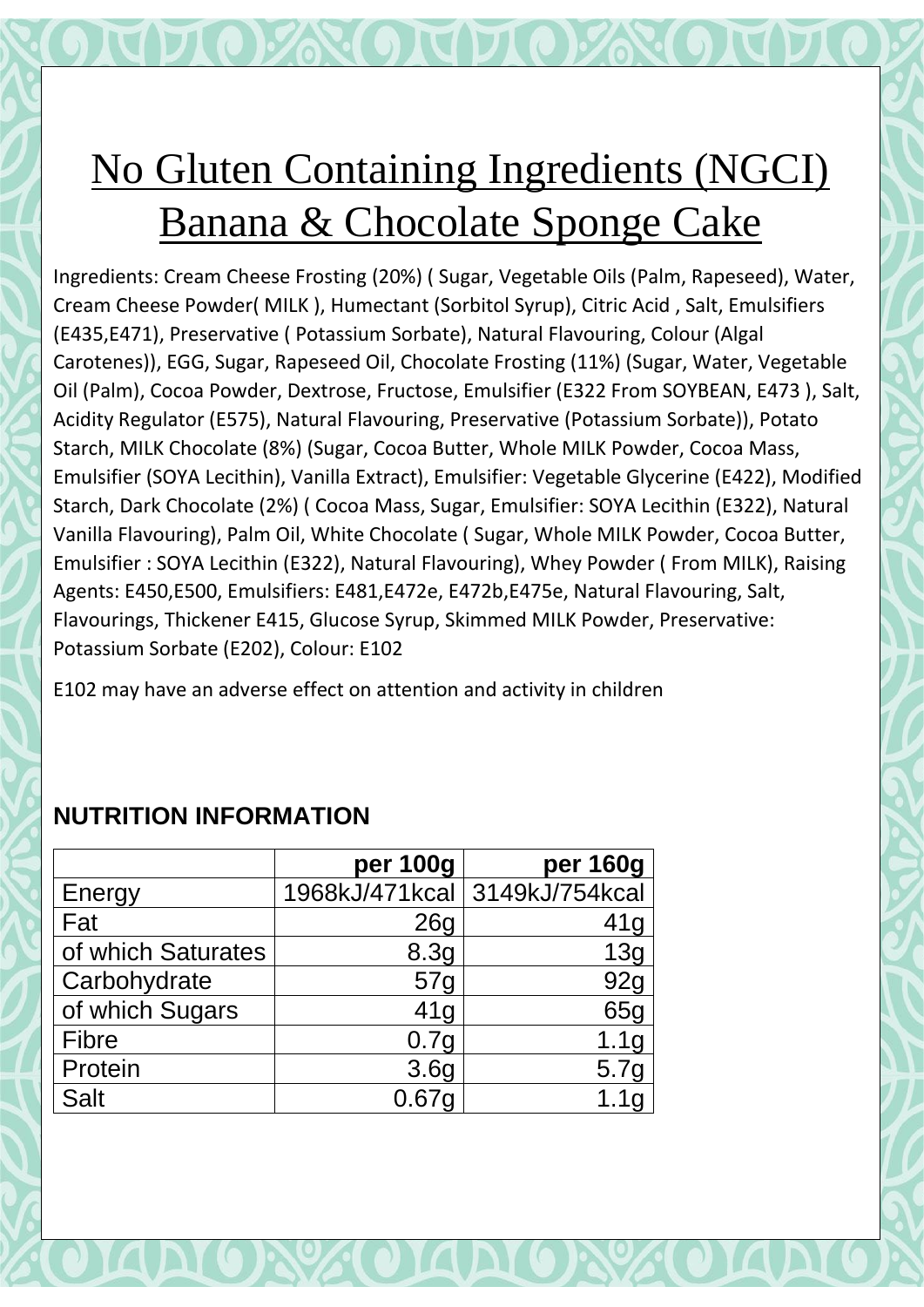# White Chocolate & Raspberry Sponge Loaf

Ingredients: WHEAT Flour (Contains Calcium, Iron, Niacin, Thiamin), Sugar, EGG, Rapeseed Oil, White Chocolate (10%) ( Sugar, Whole MILK Powder, Cocoa Butter, Emulsifier : SOYA Lecithin (E322), Natural Flavouring), Raspberry Fruit Pieces (7%) (Concentrated Apple Puree, Raspberry Puree, Fructose Glucose Syrup, Glucose Syrup, Sugar, Humectant: Glycerol, WHEAT Fibre, Palm Fat, Gelling Agent: Pectin, Malic Acid, Citric Acid, Natural Flavouring), Raspberry Jam (4%) (Raspberry Puree, Glucose Syrup, Sugar, Gelling Agent: Pectin, Acidity Regulators: Citric Acid, Trisodium Citrate, Colour: Anthocyanin), Emulsifier: Vegetable Glycerine (E422), Modified Maize Starch, Whey Powder (MILK), Raising Agents (E500ii, E450) (WHEAT), Emulsifier ( Containing Glucose Syrup Solids, Emulsifiers ( E472b, E471, E477, Skimmed MILK Powder, Stabiliser (E450)), Natural Flavouring, Salt, Freeze Dried Raspberries, Preservative: Potassium Sorbate (E202)

|                    | per 100g          | per 80g Slice     |
|--------------------|-------------------|-------------------|
| Energy             | 1777kJ/424kcal    | 1422kJ/339kcal    |
| Fat                | 19 <sub>g</sub>   | 16 <sub>g</sub>   |
| of which Saturates | 3.5g              | 2.8 <sub>g</sub>  |
| Carbohydrate       | 57 <sub>g</sub>   | 46g               |
| of which Sugars    | 36 <sub>g</sub>   | 28 <sub>g</sub>   |
| Fibre              | 1.5g              | 1.2 <sub>g</sub>  |
| Protein            | 5.3g              | 4.2 <sub>g</sub>  |
| Salt               | 0.10 <sub>g</sub> | 0.08 <sub>g</sub> |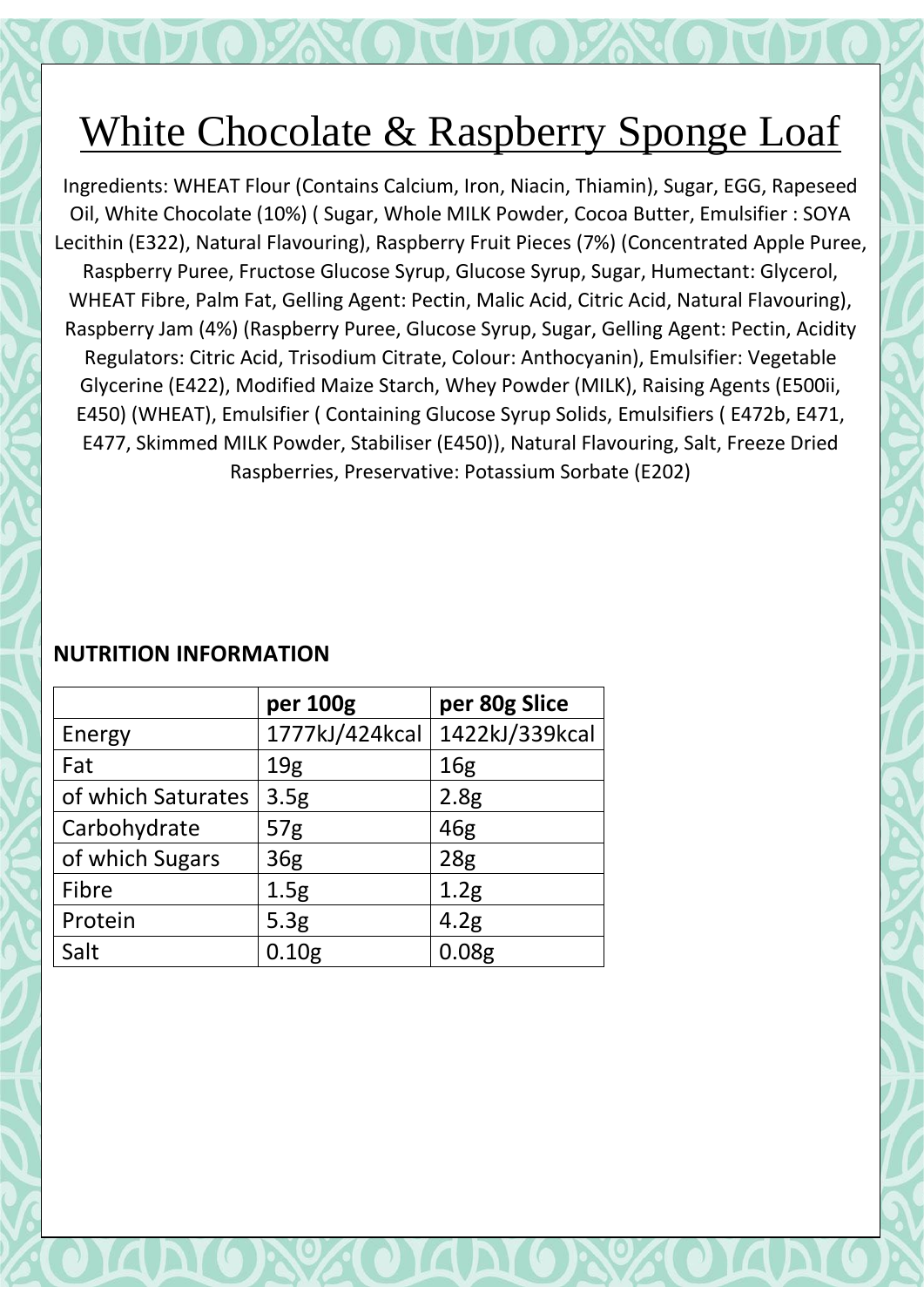## Chocolate & Pecan Long Loaf Cake

Ingredients: WHEAT Flour (Contains Calcium, Iron, Niacin, Thiamin), Sugar, EGG, Rapeseed Oil, MILK Chocolate (10%) (Sugar, Cocoa Butter, Whole MILK Powder, Cocoa Mass, Emulsifier (SOYA Lecithin), Vanilla Extract), Topping ( Sugar, Vegetable Oils (Rapeseed, Palm), Sunflower Seed Paste, SOYA Flour, Fat Reduced Cocoa Powder, Emulsifiers (E492, SOYA Lecithin), Flavouring), PECAN NUTS (4%), Emulsifier: Vegetable Glycerine (E422), Dark Chocolate (3%) ( Cocoa Mass, Sugar, Emulsifier: SOYA Lecithin (E322), Natural Vanilla Flavouring), Modified Maize Starch, Whey Powder (MILK), Raising Agents (E500ii, E450) (WHEAT), Emulsifier ( Containing Glucose Syrup Solids, Emulsifiers ( E472b, E471, E477, Skimmed MILK Powder, Stabiliser (E450)), Salt, Preservative: Potassium Sorbate (E202), Natural Flavouring

|                    | per 100g        |
|--------------------|-----------------|
| Energy             | 1931kJ/462kcal  |
| Fat                | 25g             |
| of which Saturates | 4.6g            |
| Carbohydrate       | 54 <sub>q</sub> |
| of which Sugars    | 33 <sub>q</sub> |
| Fibre              | 1.8g            |
| Protein            | 6.2g            |
| <b>Salt</b>        | 0.09a           |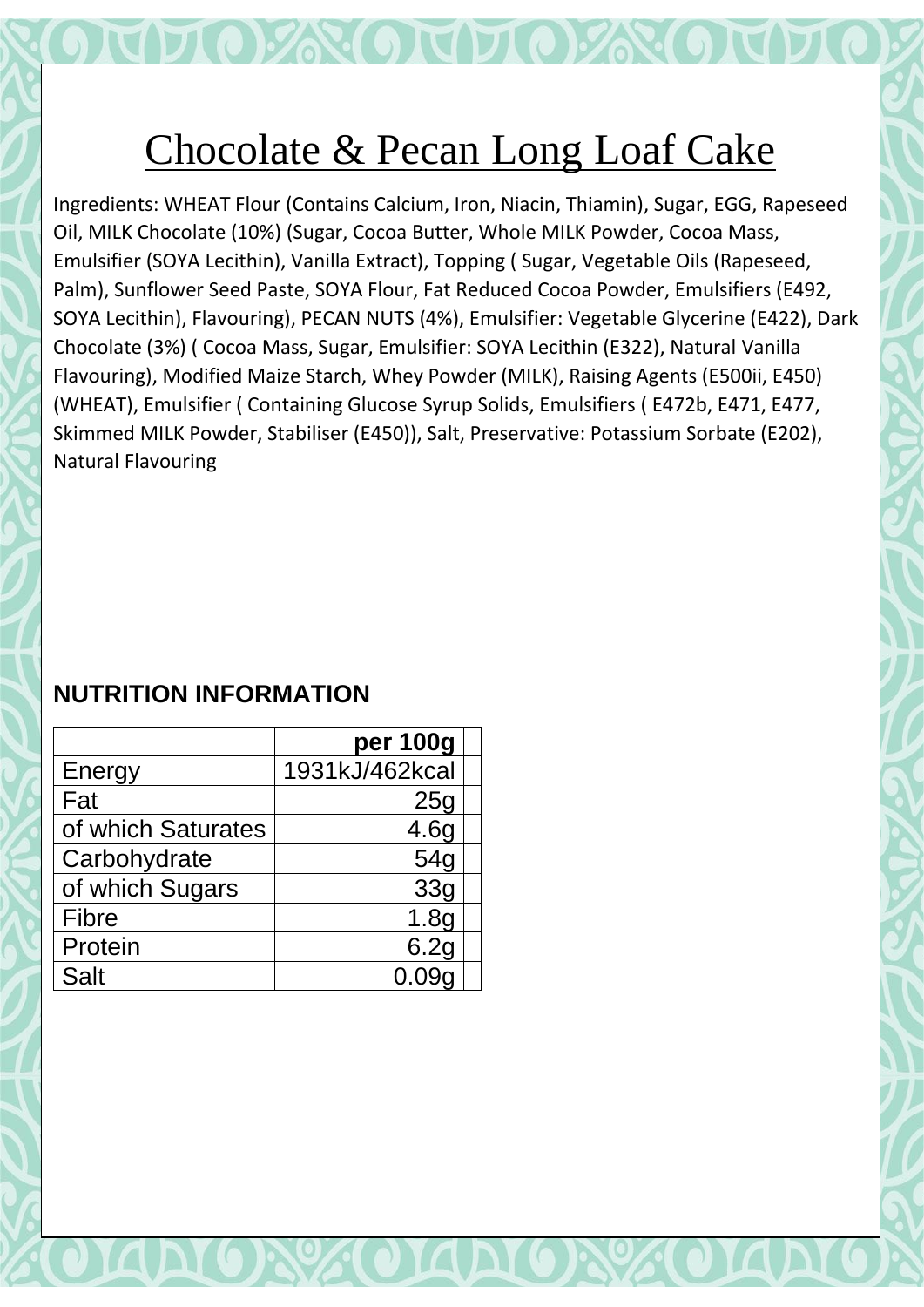# Nutella Chocolate Hazelnut Long Loaf Cake

Ingredients: Sugar, WHEAT Flour (Contains Calcium, Iron, Niacin, Thiamin), EGG, Rapeseed Oil, MILK Chocolate (7%) (Sugar, Cocoa Butter, Whole MILK Powder, Cocoa Mass, Emulsifier (SOYA Lecithin), Vanilla Extract), HAZELNUT Spread With Cocoa (6%) ( Sugar, Palm Oil, HAZELNUTS (13%), Skimmed MILK Powder, Fat Reduced Cocoa Powder, Emulsifier: SOYA Lecithin, Vanillin), HAZELNUT Praline (5%) ( Sugar, HAZELNUTS (50%)), Emulsifier: Vegetable Glycerine (E422), HAZLENUTS (3%), Modified Maize Starch, Cocoa Powder, Dark Chocolate ( Cocoa Mass, Sugar, Emulsifier: SOYA Lecithin (E322), Natural Vanilla Flavouring), Whey Powder (MILK), Raising Agents (E500ii, E450) (WHEAT), Emulsifier ( Containing Glucose Syrup Solids, Emulsifiers ( E472b, E471, E477, Skimmed MILK Powder, Stabiliser (E450)), Salt, Natural Flavouring, Preservative: Potassium Sorbate (E202)

|                    | per 100g         |  |
|--------------------|------------------|--|
| Energy             | 1912kJ/457kcal   |  |
| Fat                | 24g              |  |
| of which Saturates | 4.8 <sub>g</sub> |  |
| Carbohydrate       | 53g              |  |
| of which Sugars    | 33g              |  |
| <b>Fibre</b>       | 2.2g             |  |
| Protein            | 6.7 <sub>g</sub> |  |
| <b>Salt</b>        |                  |  |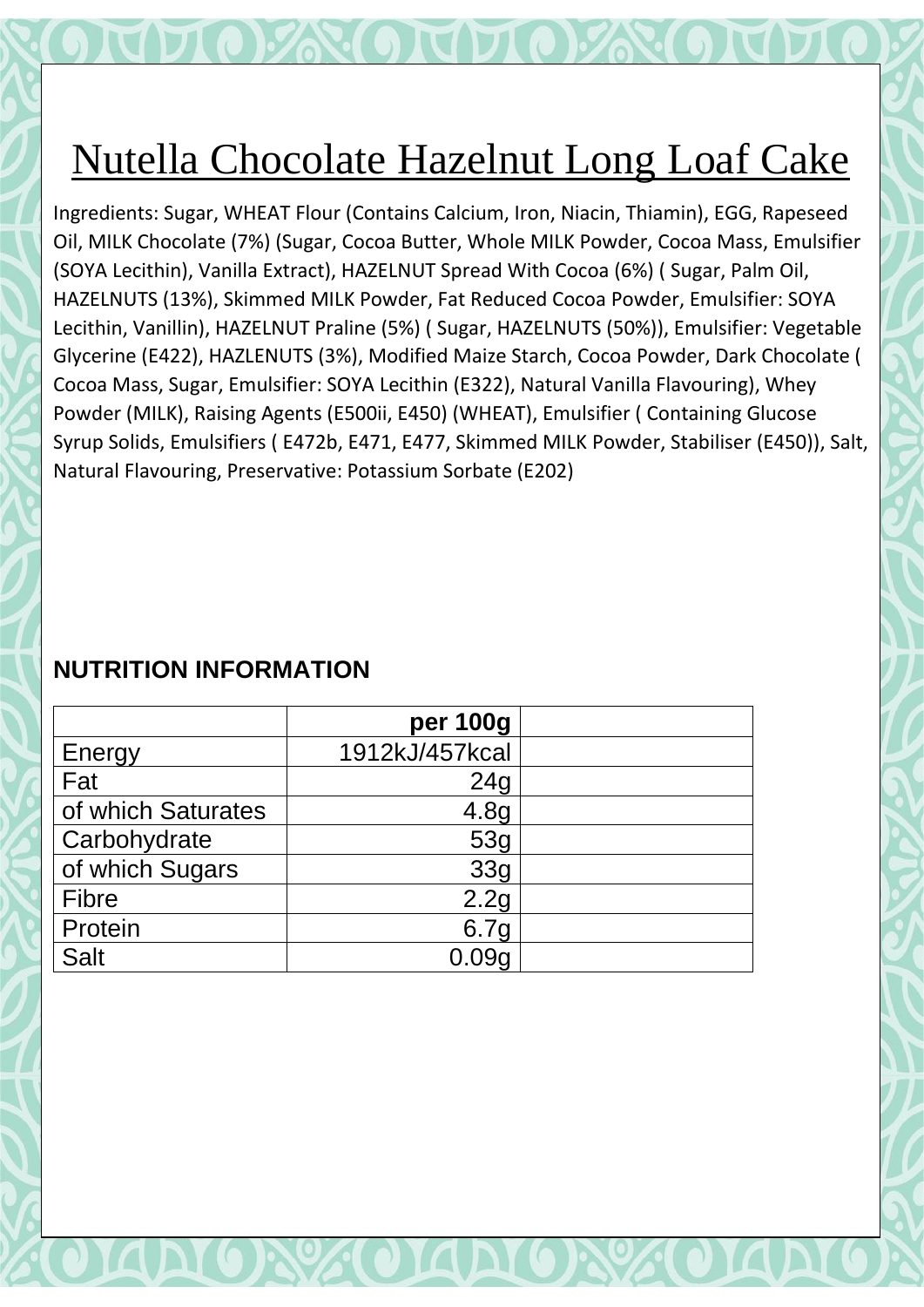Ingredients: WHEAT Flour (Contains Calcium, Iron, Niacin, Thiamin), Sugar, EGG, Rapeseed Oil, Black Treacle, Stem Ginger (7%) ( Stem Ginger, Sugar, Water), Invert Sugar Syrup, Emulsifier: Vegetable Glycerine (E422), White Chocolate (3%) ( Sugar, Whole MILK Powder, Cocoa Butter, Emulsifier : SOYA Lecithin (E322), Natural Flavouring), Modified Maize Starch, Crystallised Ginger (2%) ( Ginger, Sugar), Whey Powder (MILK), Caramel Colour E150c, Ginger, Mixed Spice, Raising Agents (E500ii, E450) (WHEAT), Emulsifier ( Containing Glucose Syrup Solids, Emulsifiers ( E472b, E471, E477, Skimmed MILK Powder, Stabiliser (E450)), Salt, Preservative: Potassium Sorbate (E202), Natural Flavouring

|                    | per 100g         | per 80g slice    |
|--------------------|------------------|------------------|
| Energy             | 1685kJ/401kcal   | 1348kJ/321kcal   |
| Fat                | 16 <sub>g</sub>  | 13 <sub>g</sub>  |
| of which Saturates | 2.1 <sub>g</sub> | 1.7 <sub>g</sub> |
| Carbohydrate       | 59g              | 47g              |
| of which Sugars    | 39 <sub>g</sub>  | 31 <sub>g</sub>  |
| Fibre              | 1.2 <sub>g</sub> | 1.0 <sub>g</sub> |
| Protein            | 4.7 <sub>g</sub> | 3.7 <sub>g</sub> |
| Salt               | 0.14g            | 0.11g            |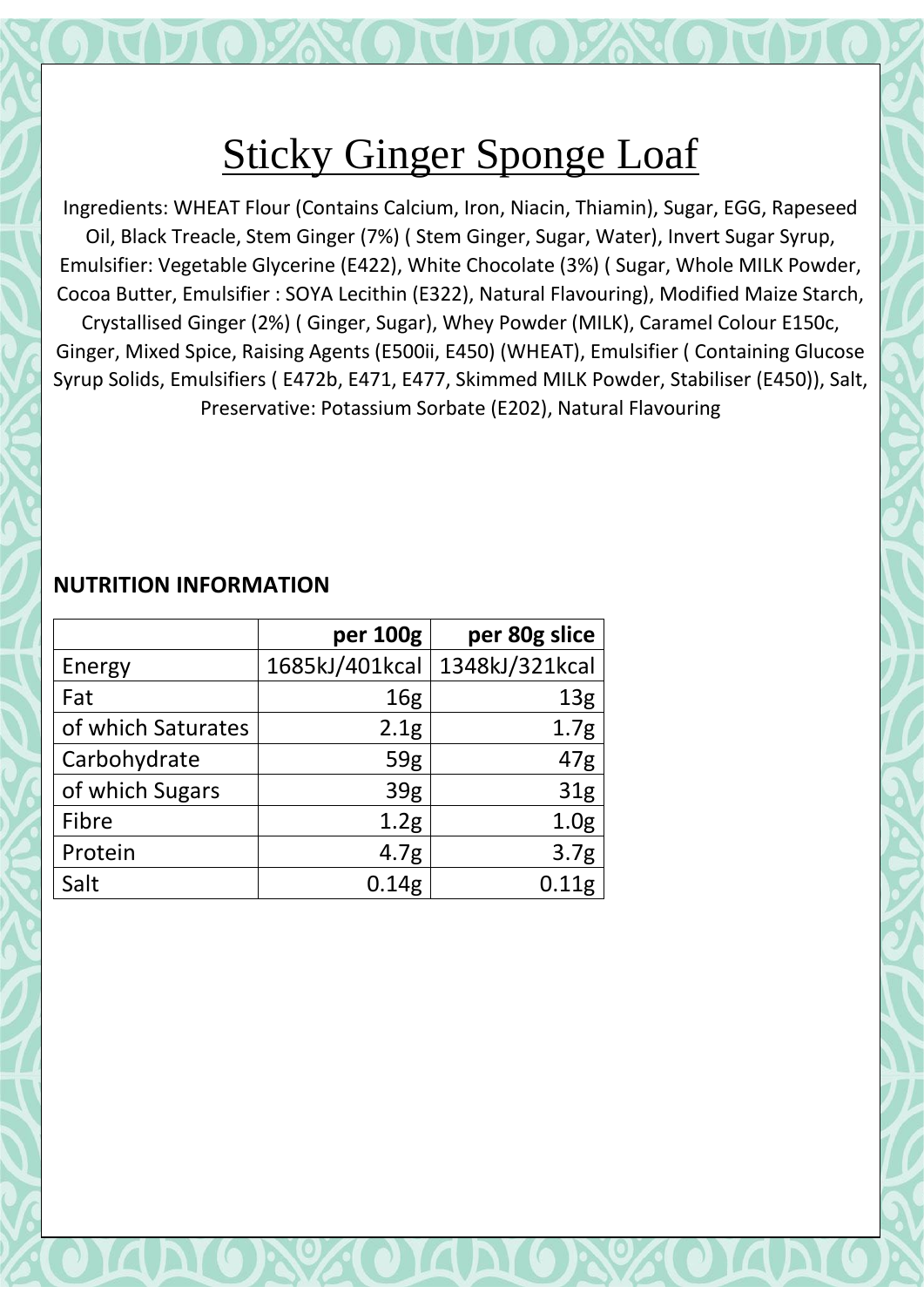# Very Cherry Bakewell Long Loaf Cake

Ingredients: Cherries (25%) ( Cherries, Glucose Fructose Syrup, Citric Acid (E330), Colour(E127, E163), Sulphur Dioxide (E220) (SULPHITES), WHEAT Flour (Contains Calcium, Iron, Niacin, Thiamin), Sugar, EGG, Rapeseed Oil, Emulsifier: Vegetable Glycerine (E422), ALMONDS (2%) (NUTS), Modified Maize Starch, Whey Powder (MILK), Raising Agents (E500ii, E450) (WHEAT), Emulsifier ( Containing Glucose Syrup Solids, Emulsifiers ( E472b, E471, E477, Skimmed MILK Powder, Stabiliser (E450)), Salt, Flavouring (ALMONDS,NUTS), Preservative: Potassium Sorbate (E202), Natural Flavouring

|                    | per 100g         |  |
|--------------------|------------------|--|
| Energy             | 1692kJ/403kcal   |  |
| Fat                | 16 <sub>q</sub>  |  |
| of which Saturates | 1.6g             |  |
| Carbohydrate       | 60 <sub>q</sub>  |  |
| of which Sugars    | 41g              |  |
| <b>Fibre</b>       | 1.6 <sub>g</sub> |  |
| Protein            | 4.7 <sub>q</sub> |  |
| <b>Salt</b>        | 0.08q            |  |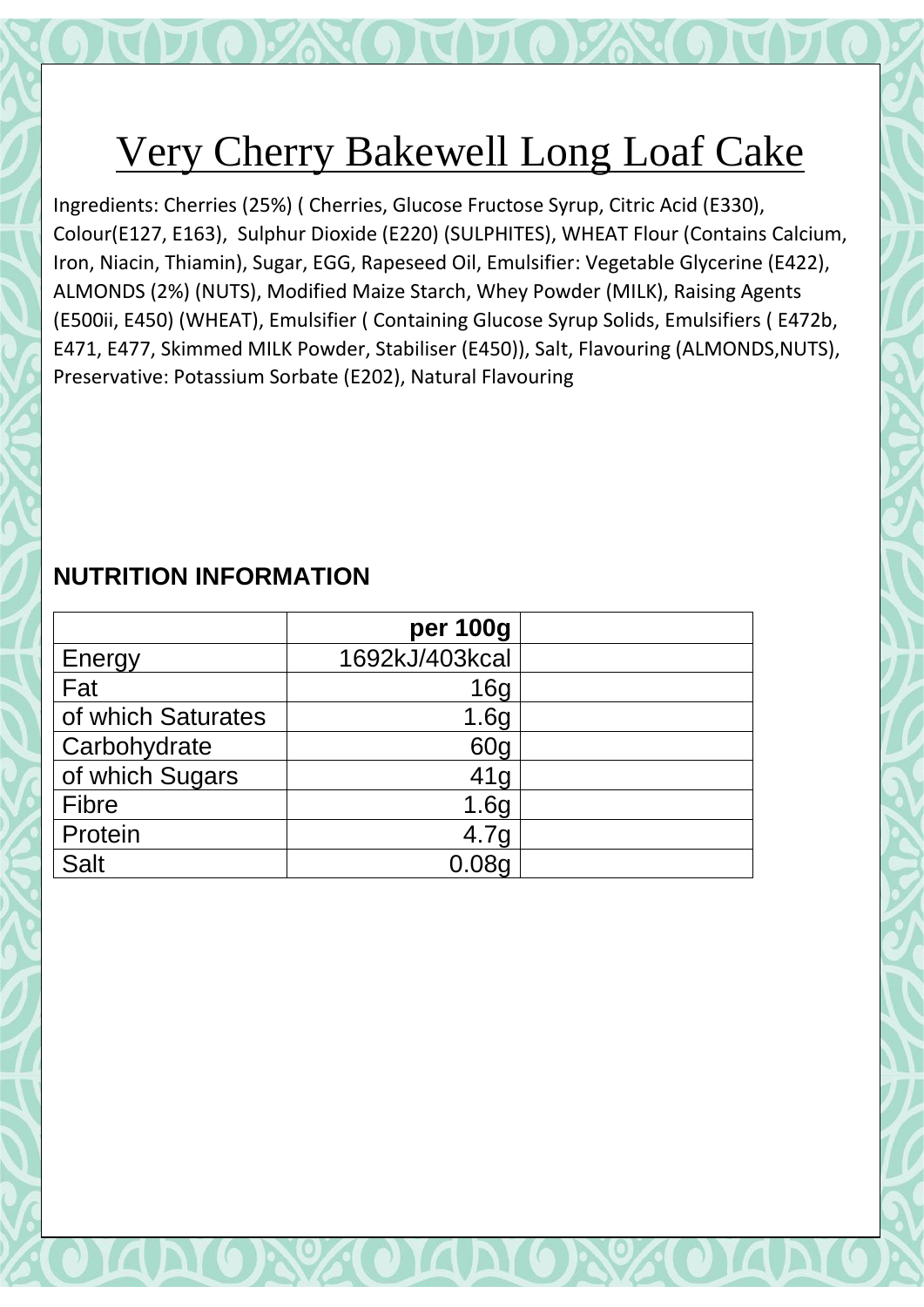Ingredients: WHEAT Flour (Contains Calcium, Iron, Niacin, Thiamin), Sugar, EGG, Rapeseed Oil, Caramel Fudge Pieces (13%) (Sugar, Full Cream Condensed MILK, Fondant (Sugar, Glucose, Water), Glucose Syrup, Palm Oil, Water, Salt), Black Treacle, Invert Sugar Syrup, Caramel (4%) ( Sugar, Glucose Syrup, Sweetened Condensed MILK ( MILK, Sugar, Lactose (MILK)), Unsalted Butter (From MILK), Partially Inverted Syrup, Palm Oil, Salt, Emulsifiers: E322 Rapeseed Lecithin, E491 Sorbitan Monostearate, Natural Flavouring ), Modified Maize Starch, Whey Powder (MILK), Raising Agents (E500ii, E450) (WHEAT), Emulsifier ( Containing Glucose Syrup Solids, Emulsifiers ( E472b, E471, E477, Skimmed MILK Powder, Stabiliser (E450)), Salt, Preservative: Potassium Sorbate (E202), Natural Flavouring

|                    | per 100g          | per 80g Slice     |
|--------------------|-------------------|-------------------|
| Energy             | 1704kJ/406kcal    | 1363kJ/325kcal    |
| Fat                | 18 <sub>g</sub>   | 14 <sub>g</sub>   |
| of which Saturates | 2.9g              | 2.3 <sub>g</sub>  |
| Carbohydrate       | 57 <sub>g</sub>   | 46g               |
| of which Sugars    | 39 <sub>g</sub>   | 31 <sub>g</sub>   |
| Fibre              | 0.8 <sub>g</sub>  | 0.6g              |
| Protein            | 4.5g              | 3.6 <sub>g</sub>  |
| Salt               | 0.12 <sub>g</sub> | 0.10 <sub>g</sub> |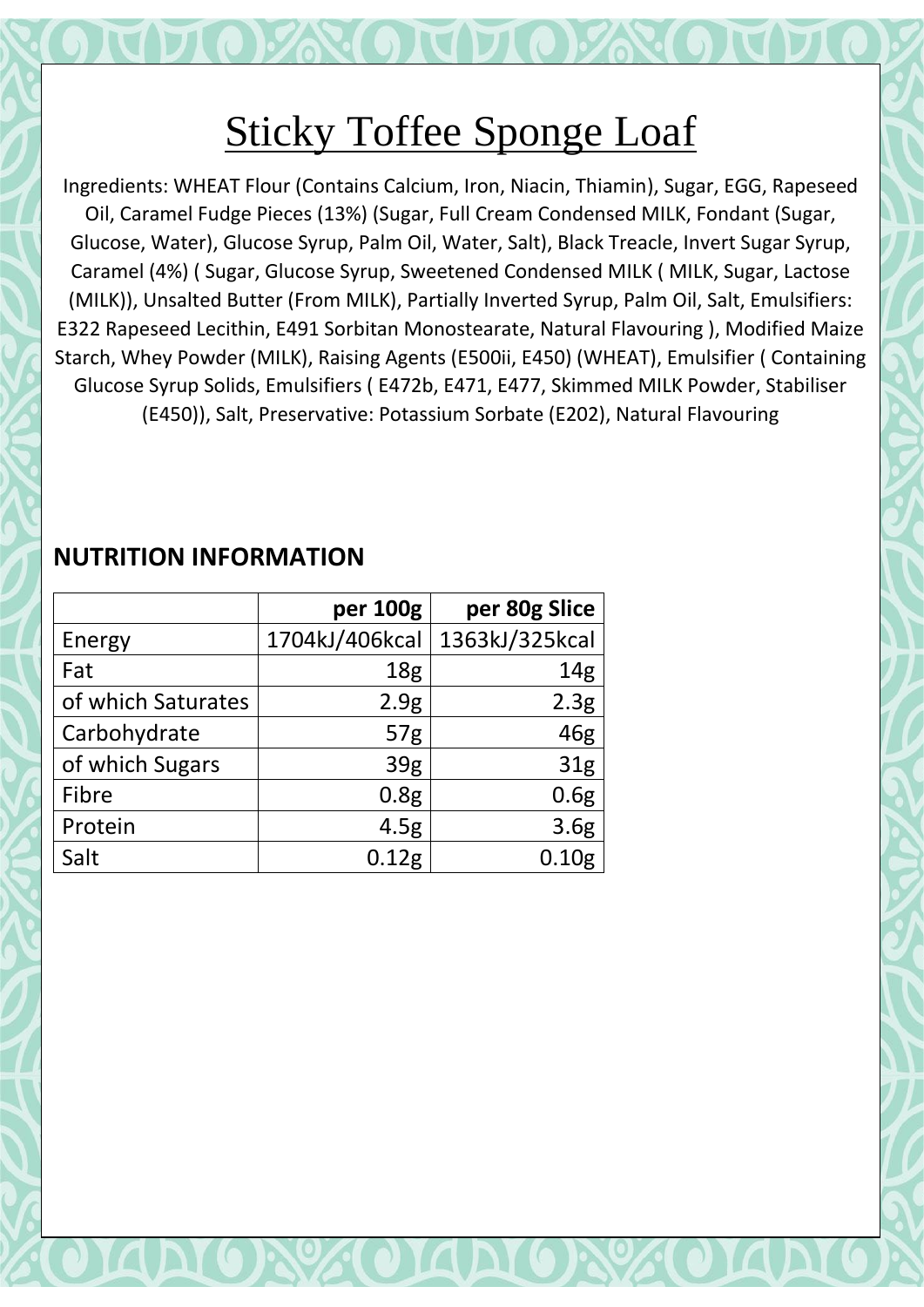# Triple Berry Long Loaf Cake

Ingredients : Sugar, WHEAT Flour (Contains Calcium, Iron, Niacin, Thiamin), EGG, Rapeseed Oil, Strawberry Jam (5%) (Glucose Fructose Syrup, Strawberries (35%), Sugar, Gelling Agent: Pectin, Citric Acid, Colouring: Anthocyanin, Preservative: Potassium Sorbate, Acidity Regulator: Sodium Citrate), Raspberry Fruit Pieces (5%) (Concentrated Apple Puree, Raspberry Puree, Fructose Glucose Syrup, Glucose Syrup, Sugar, Humectant: Glycerol, WHEAT Fibre, Palm Fat, Gelling Agent: Pectin, Malic Acid, Citric Acid, Natural Flavouring), Blueberry Fruit Pieces (5%) (Concentrated Apple Puree, Blueberry Puree, Concentrated Blackberry Juice, Glucose Syrup, Fructose Glucose Syrup, Glycerol, WHEAT Fibre, Palm Fat, Malic Acid, Citric Acid, Natural Flavouring), Emulsifier: Vegetable Glycerine (E422), Modified Maize Starch, Whey Powder (MILK), Raising Agents (E500ii, E450) (WHEAT), Emulsifier ( Containing Glucose Syrup Solids, Emulsifiers ( E472b, E471, E477, Skimmed MILK Powder, Stabiliser (E450)), Natural Flavouring, Salt, Preservative: Potassium Sorbate (E202)

|                    | per 100g         |  |
|--------------------|------------------|--|
| Energy             | 1710kJ/407kcal   |  |
| Fat                | 17g              |  |
| of which Saturates | 1.8 <sub>g</sub> |  |
| Carbohydrate       | 58g              |  |
| of which Sugars    | 35 <sub>q</sub>  |  |
| <b>Fibre</b>       | 1.7g             |  |
| Protein            | 4.8 <sub>g</sub> |  |
| <b>Salt</b>        |                  |  |